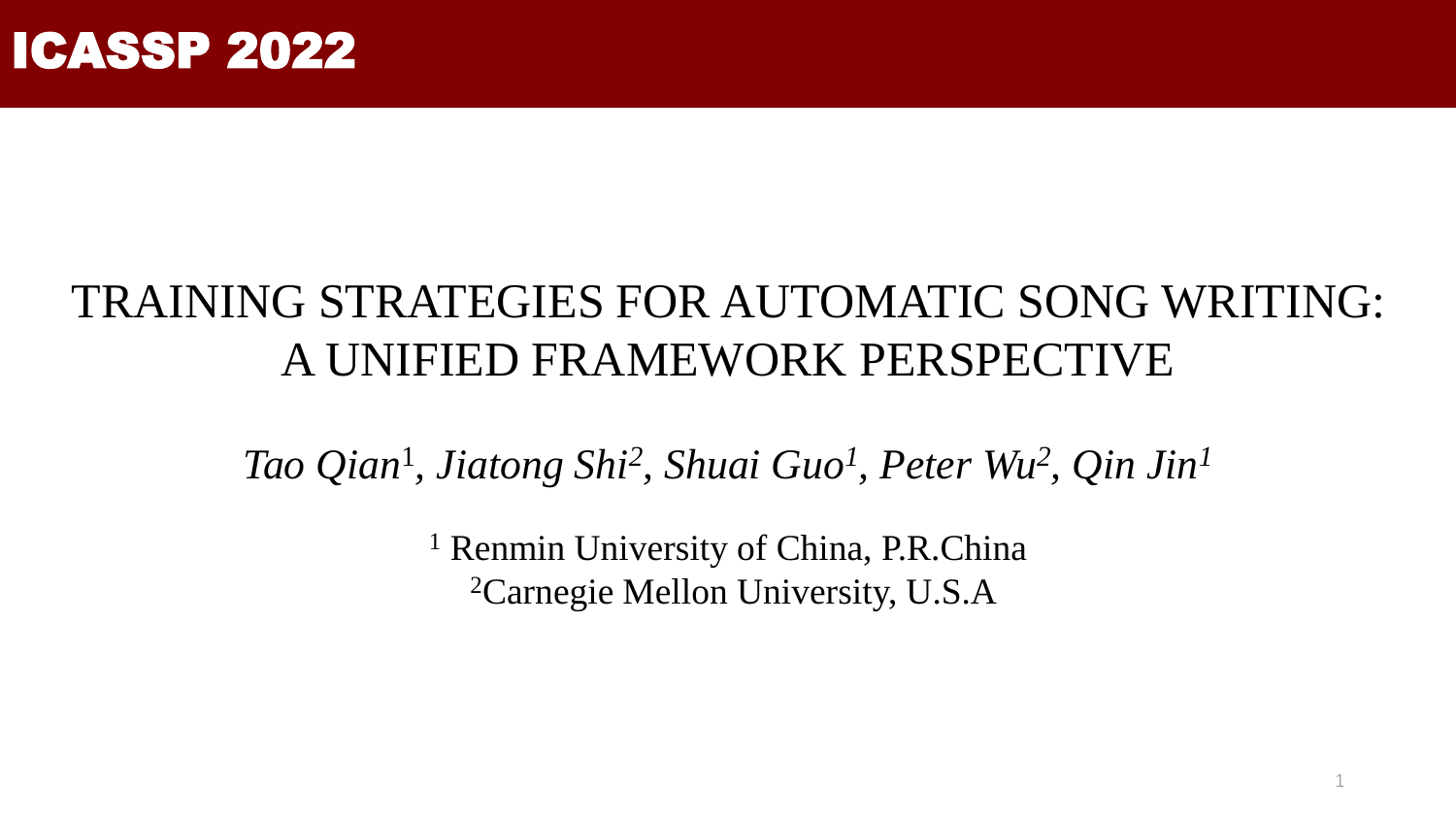# Introduction

#### Automatic song writing (ASW)

- lyrics-to-lyrics generation (L2L)
- melody-to-melody generation (M2M)
- lyric-to-melody generation (L2M)
- melody-to-lyric generation (M2L)

This work proposes:

- A **unified** framework for all ASW tasks
- A objective metric with regard to original musical pieces

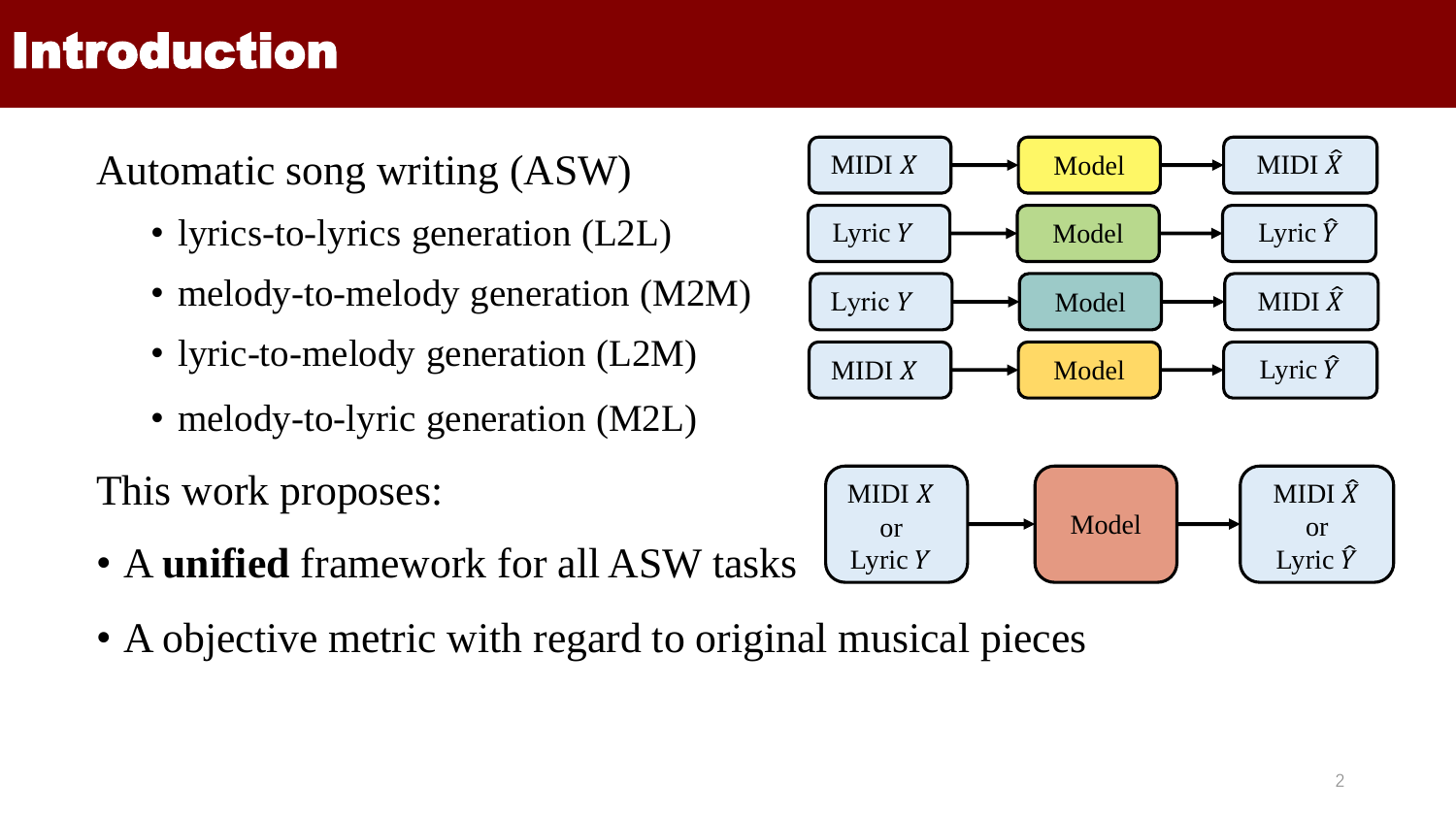

1) paired data scarcity

2) weak correlation between melody and lyrics

3) lack of suitable evaluation metrics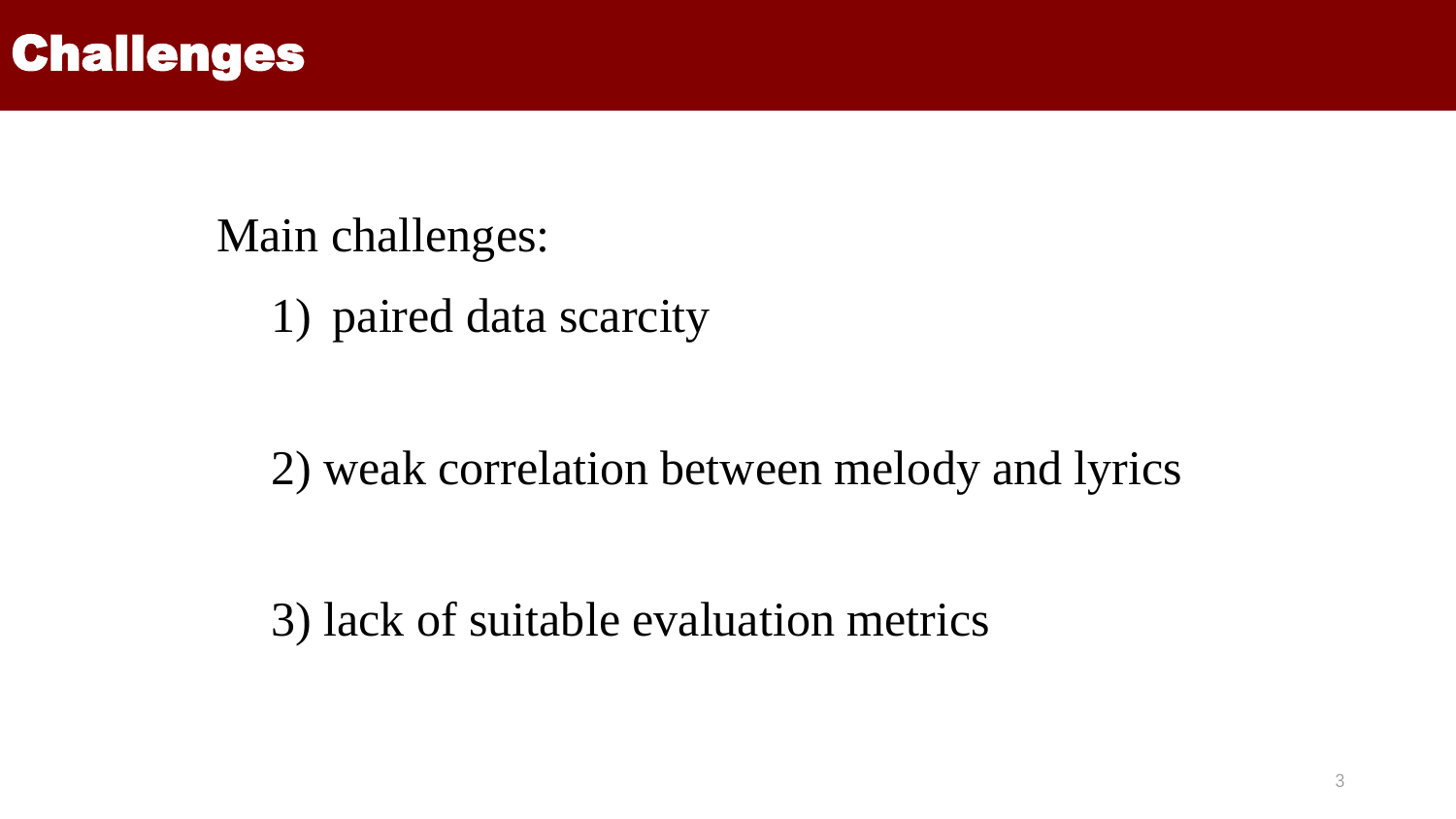

- 1) paired data scarcity
	- $\rightarrow$  Leveraging rich unpaired data
- 2) weak correlation between melody and lyrics

3) lack of suitable evaluation metrics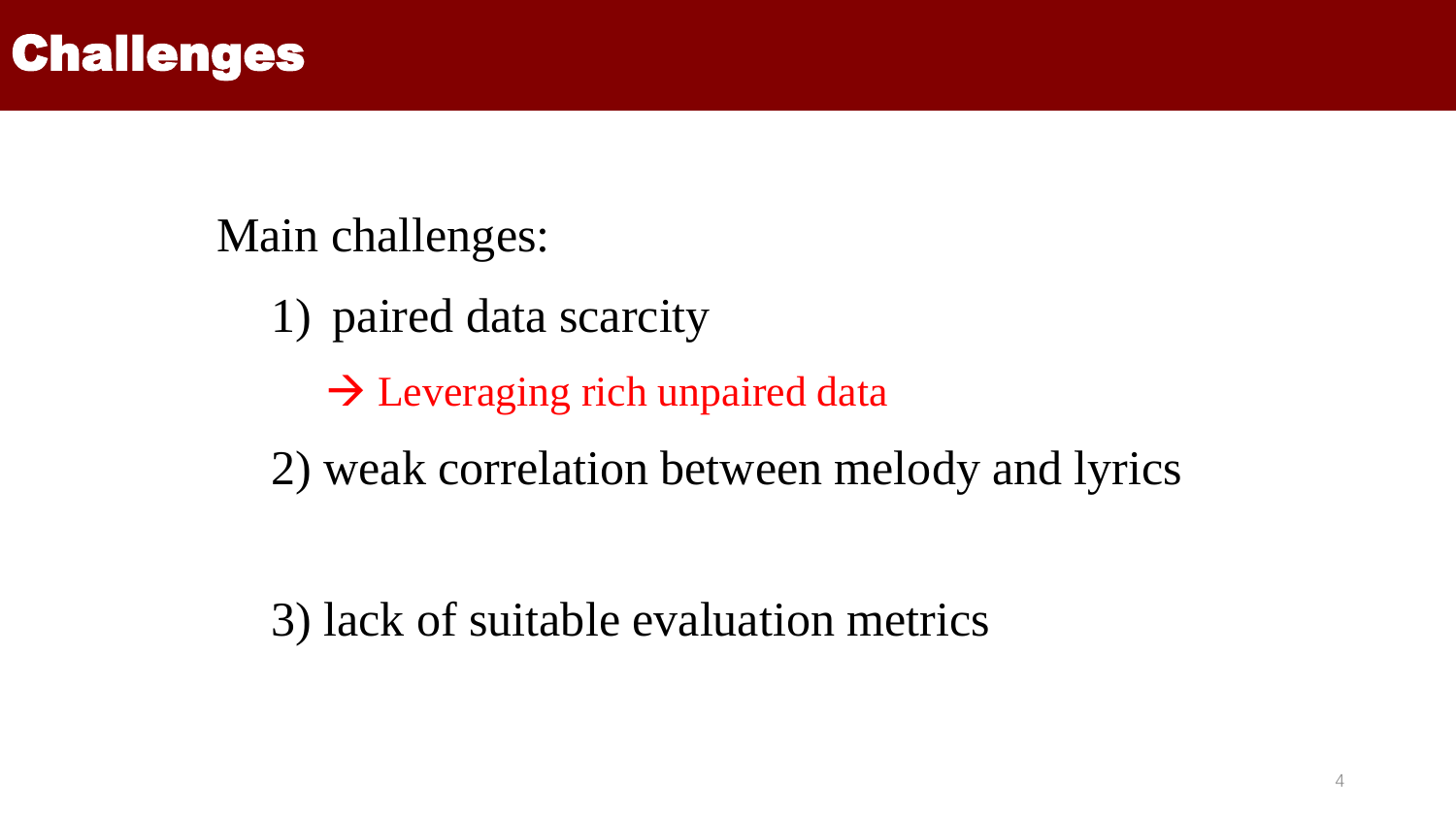

- 1) paired data scarcity
	- $\rightarrow$  Leveraging rich unpaired data
- 2) weak correlation between melody and lyrics
	- $\rightarrow$  A dual transformation loss
- 3) lack of suitable evaluation metrics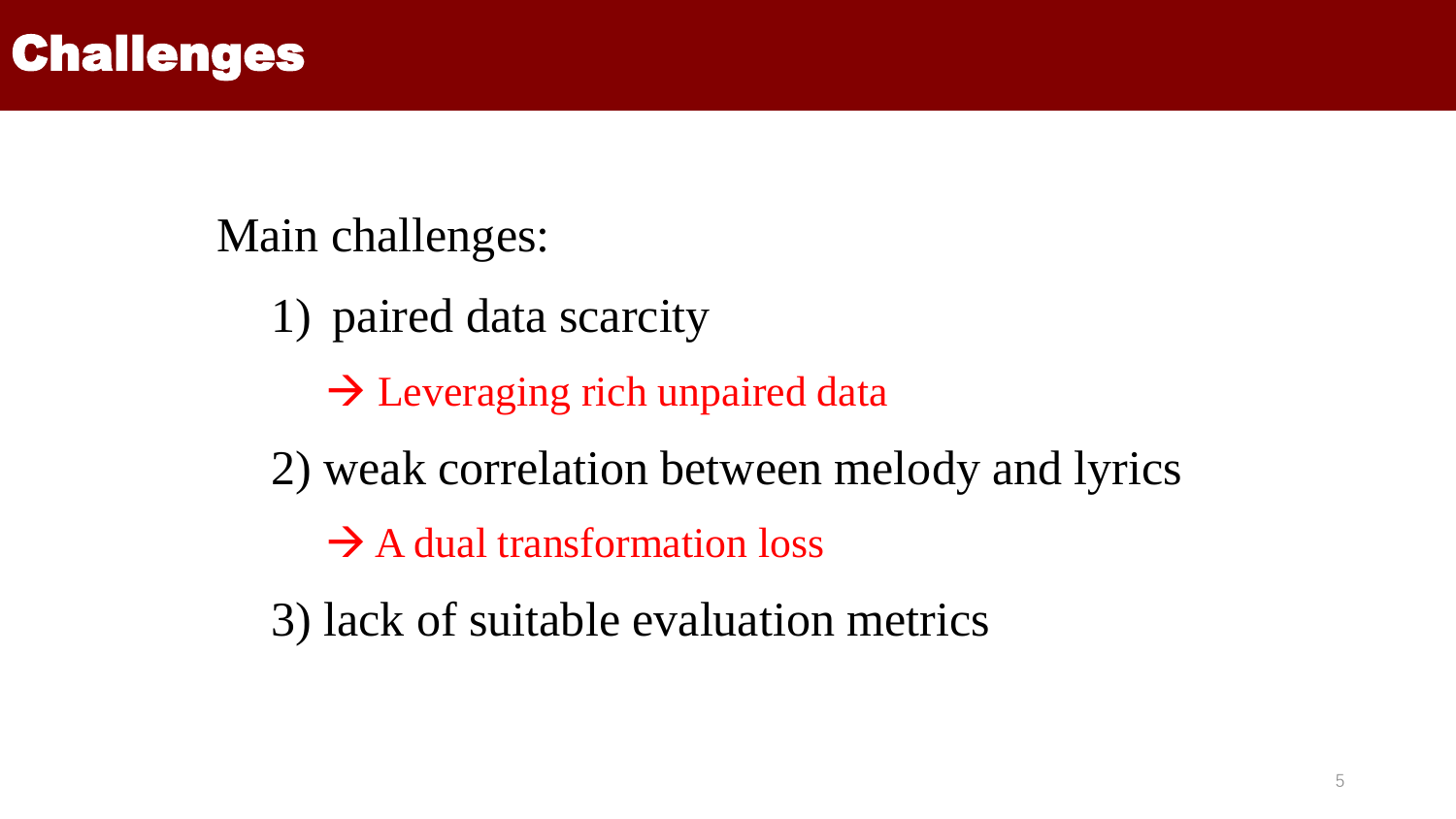

- 1) paired data scarcity
	- $\rightarrow$  Leveraging rich unpaired data
- 2) weak correlation between melody and lyrics
	- → Proposing a dual transformation loss
- 3) lack of suitable evaluation metrics
	- $\rightarrow$  Proposing a new evaluation criteria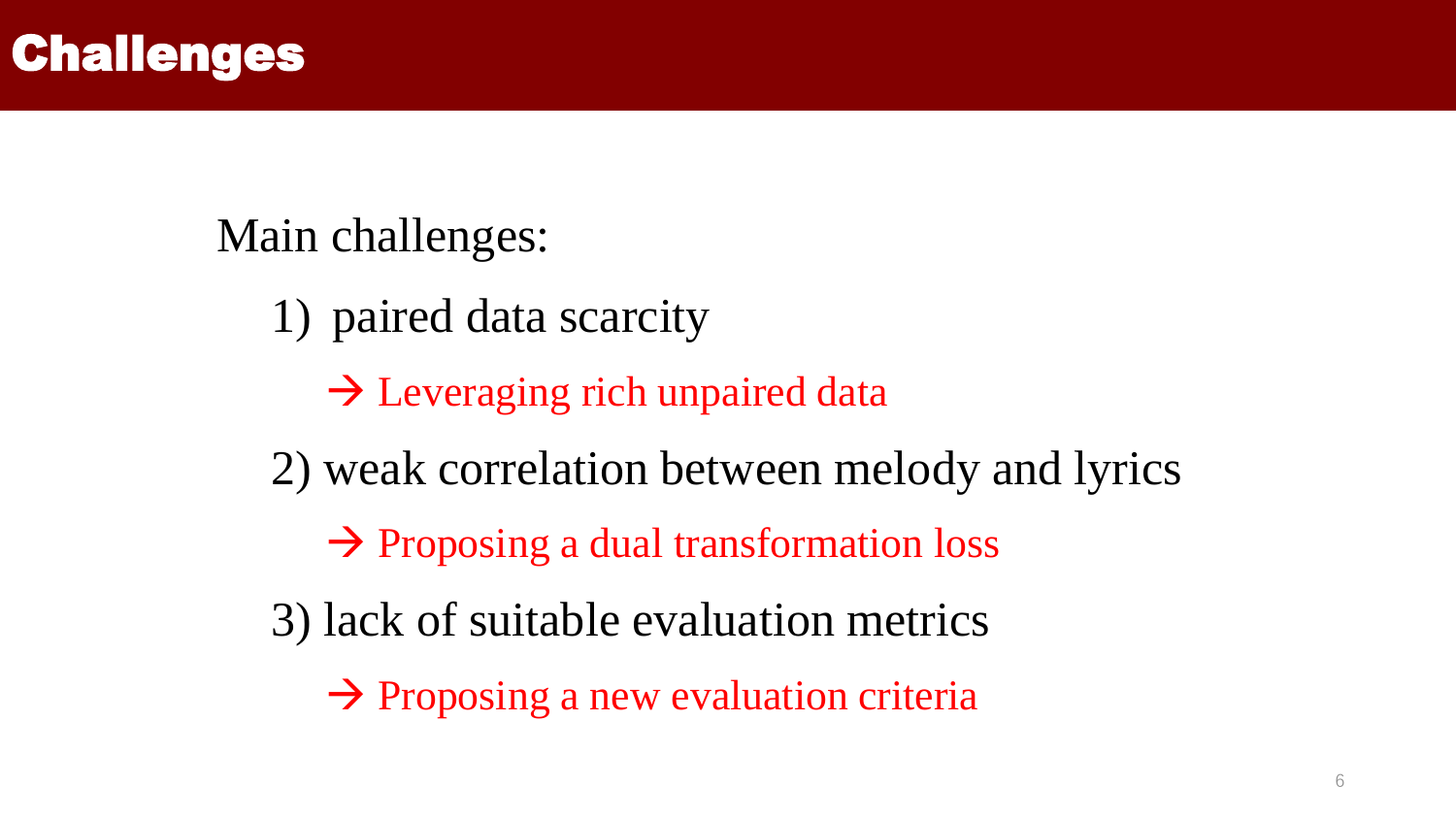## Framework Overview

- **Pre-training with unpaired data ( L2L, M2M)**
- **Fine-tuning with paired data ( L2M, M2L)**

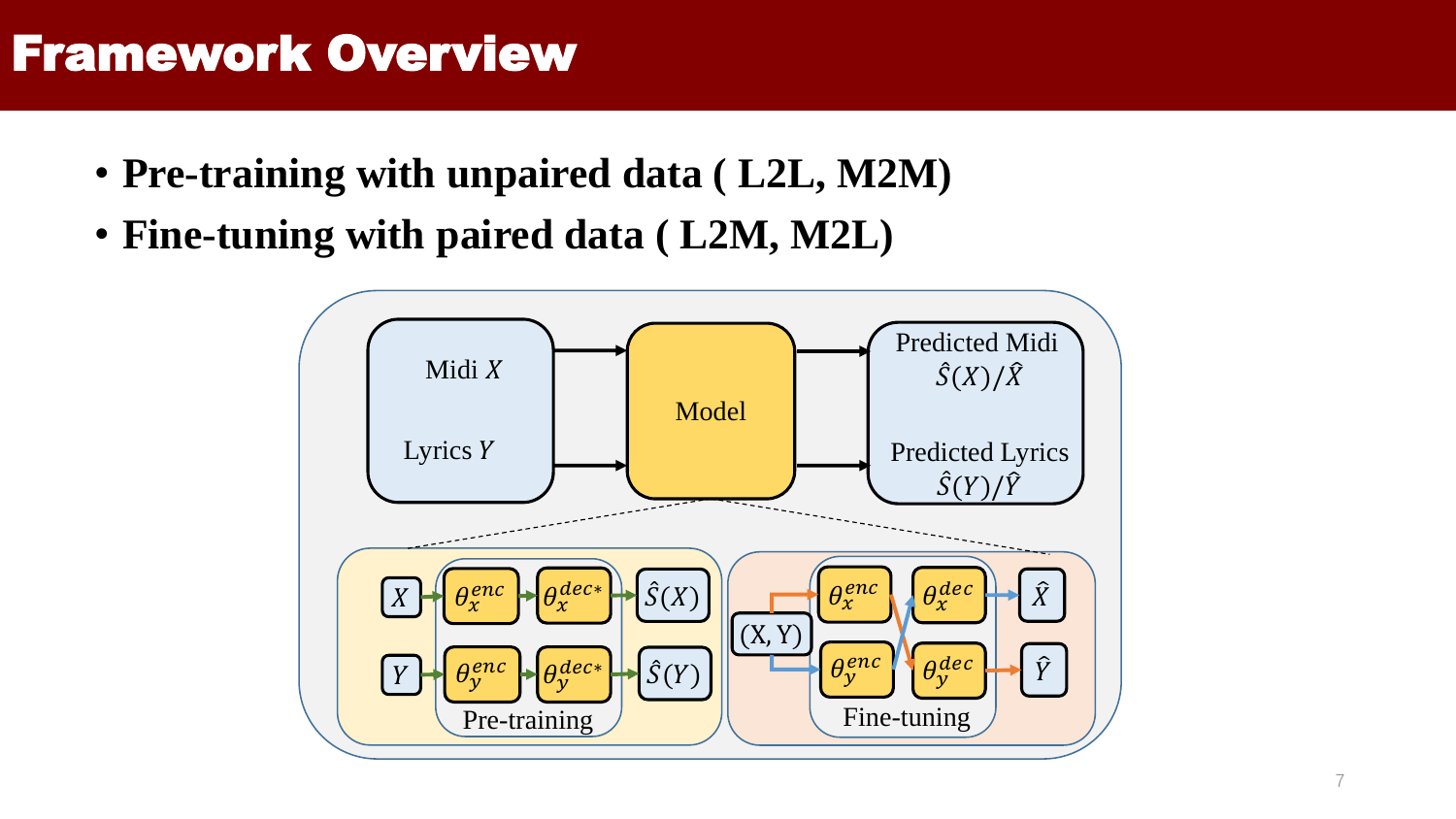# Methodology

#### **Pre-training with unpaired data**

- **task-specific pre-training**: various domain music data
- **domain-specific pre-training:** pop music to **reduce domain gaps**



MIDI files are tokenized to  $REMI<sup>[1]</sup>$  representation



 $\theta$  and  $T$  represent parameters of model and sequence of lyric or melody.

8 [1]Huang Y S, Yang Y H. Pop music transformer: Beat-based modeling and generation of expressive pop piano compositions [C]//Proceedings of the 28th ACM International Conference on Multimedia. 2020: 1180-1188.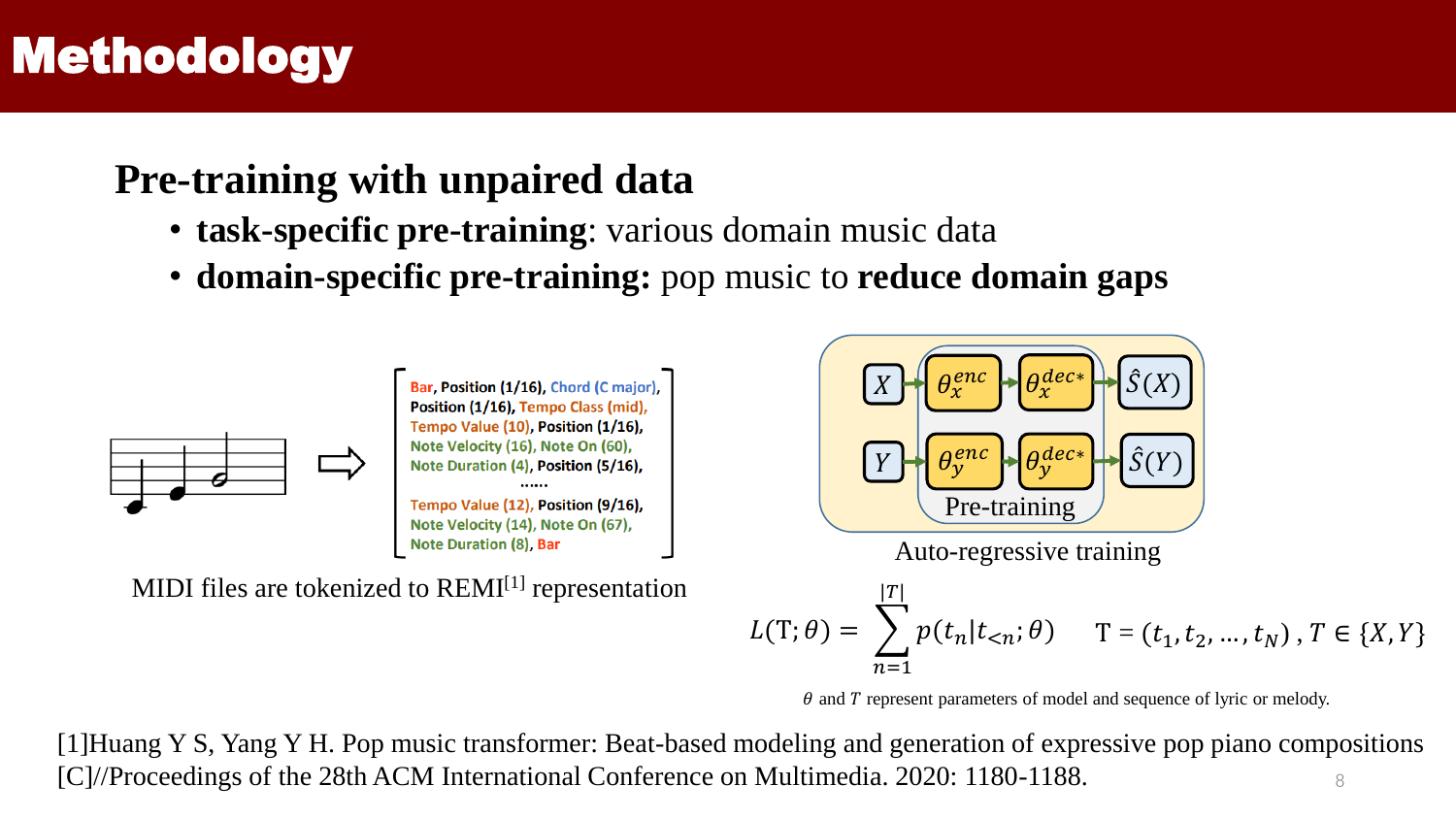# Methodology

#### **Fine-tuning with paired data**

• Standard Seq2Seq framework for cross domain generation tasks (L2M,M2L)



- Dual Transformation Loss
	- **Strengthen the correlation between lyric and melody**

$$
L(Src|târ; \theta) = \sum_{n=1}^{|tar|} p(s\hat{r}c|târ; s\hat{r}c_{  
\nL2M  
\nL2M  
\n*W2L*  
\n*W2L*  
\n*W2L*  
\n*W2L*  
\n*W2L*  
\n*W2L*  
\n*W2L*  
\n*W2L*  
\n*W2L*  
\n*W2L*  
\n*W2L*  
\n*W2L*  
\n*W2L*  
\n*W2L*  
\n*W2L*  
\n*W2L*  
\n*W2L*  
\n*W2L*  
\n*W2L*  
\n*W2L*  
\n*W2L*  
\n*W2L*  
\n*W2L*  
\n*W2L*  
\n*W2L*  
\n*W2L*  
\n*W2L*  
\n*W2L*  
\n*W2L*  
\n*W2L*  
\n*W2L*  
\n*W2L*  
\n*W2L*  
\n*W2L*  
\n*W2L*  
\n*W2L*  
\n*W2L*  
\n*W2L*  
\n*W2L*  
\n*W2L*  
\n*W2L*  
\n*W2L*  
\n*W2L*  
\n*W2L*  
\n*W2L*  
\n*W2L*  
\n*W2L*  
\n*W2L*  
\n*W2L*  
\n*W2L*  
\n*W2L*  
\n*W2L*  
\n*W2L*  
\n*W2L*  
\n*W2L*  
\n*W2L*  
\n*W2L*  
\n*W2L*  
\n*W2L*  
\n*W2L*  
\n*W2L*  
\n*W2L*  
\n*W2L*
$$

 $\theta$  and  $src/tar$  represent parameters of model and sequence of lyric or melody.

 $\overline{Q}$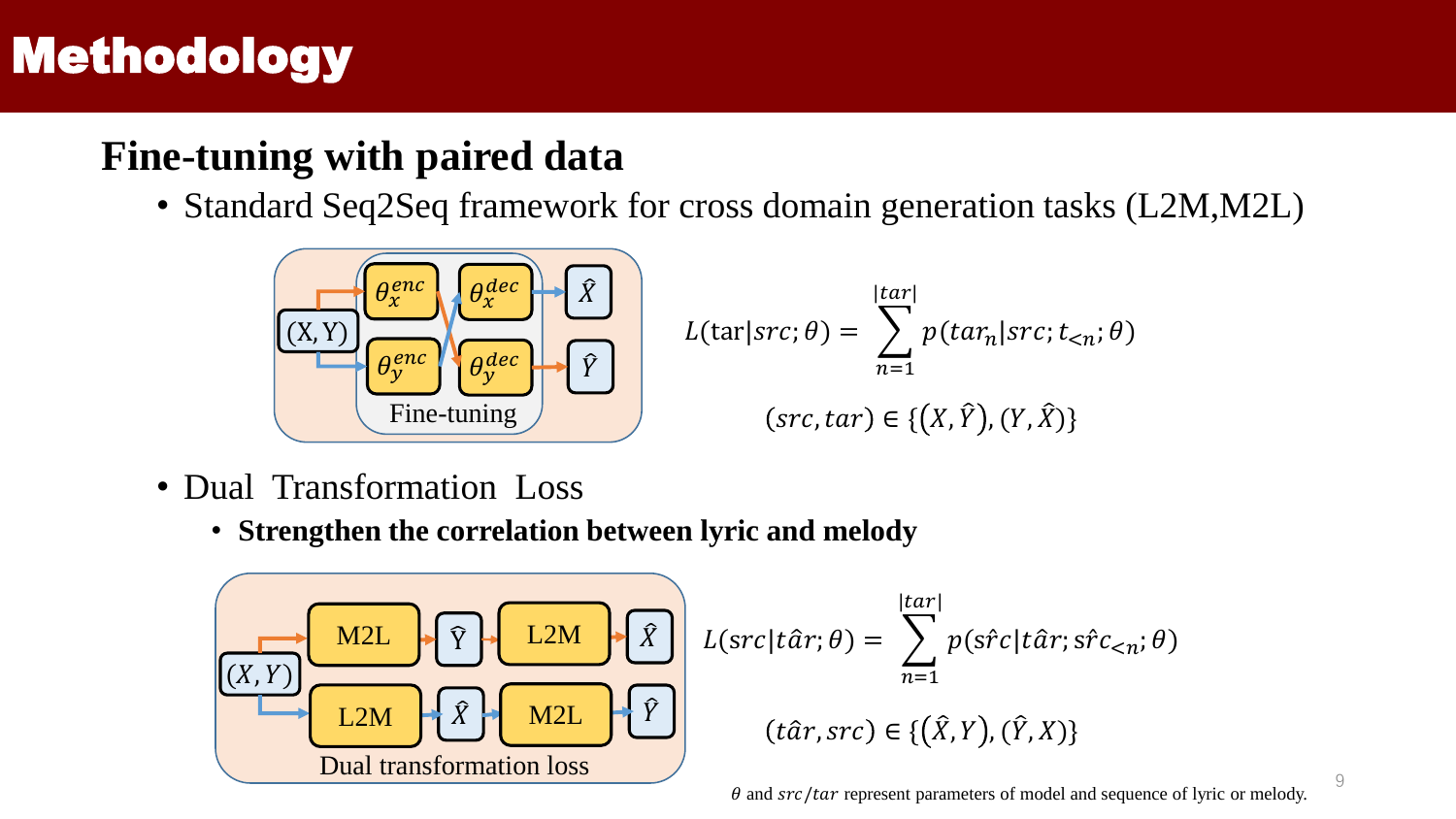• The pitch distribution similarity (PD): average Overlapped Area (OA) between two distributions (normalized frequency histogram) of pitches in melodies.



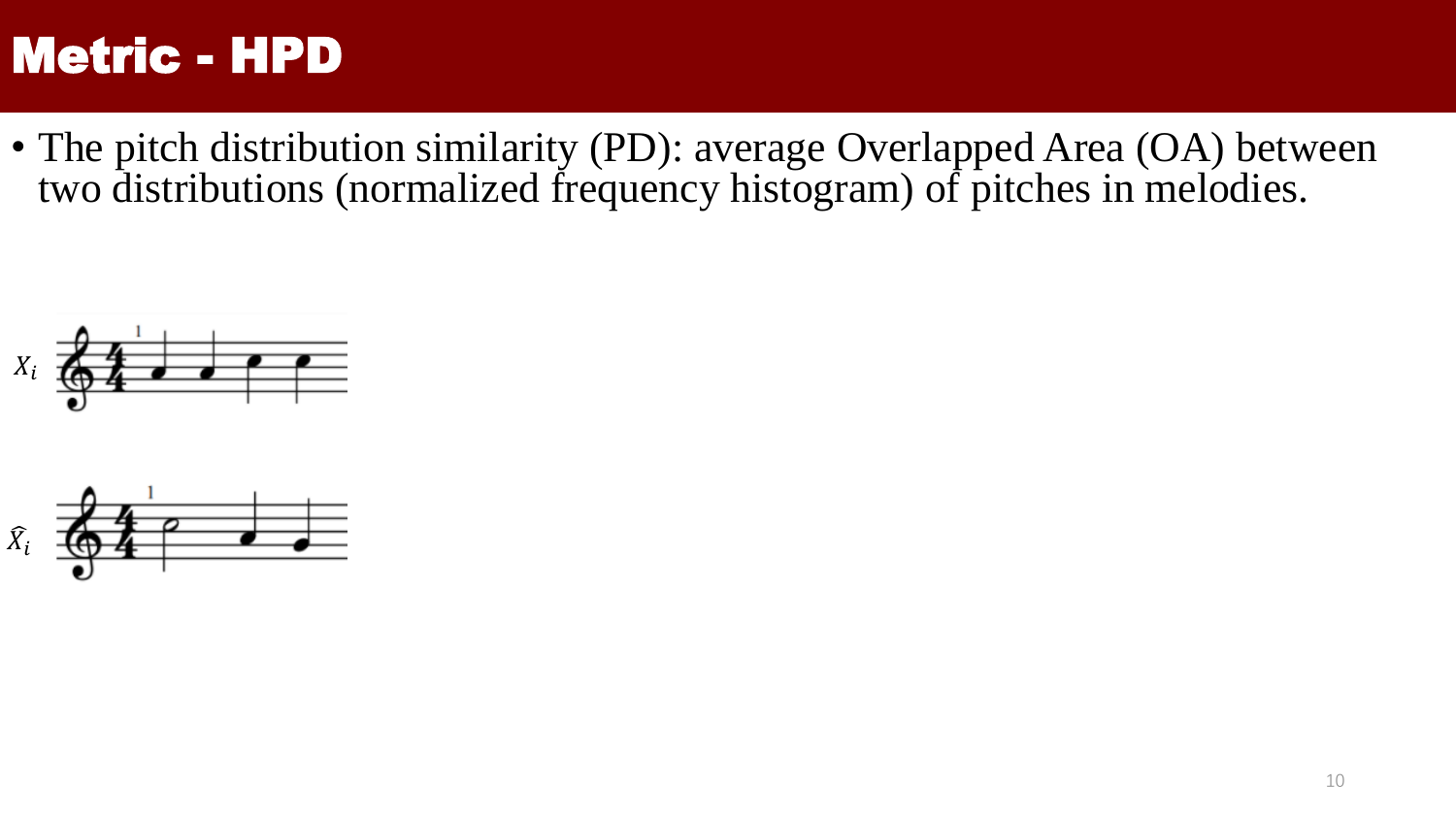• The pitch distribution similarity (PD): average Overlapped Area (OA) between two distributions (normalized frequency histogram) of pitches in melodies.

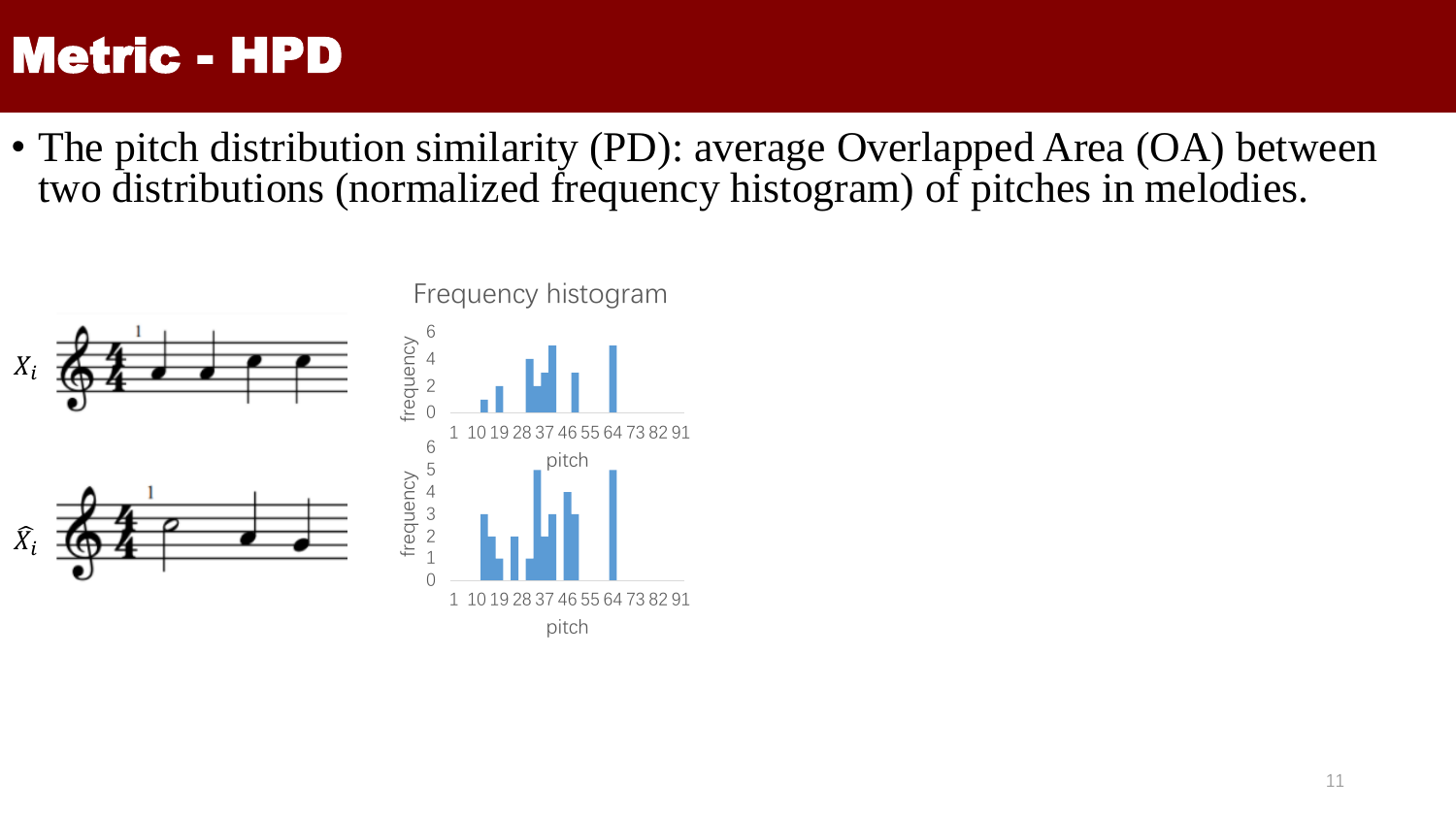• The pitch distribution similarity (PD): average Overlapped Area (OA) between two distributions (normalized frequency histogram) of pitches in melodies.

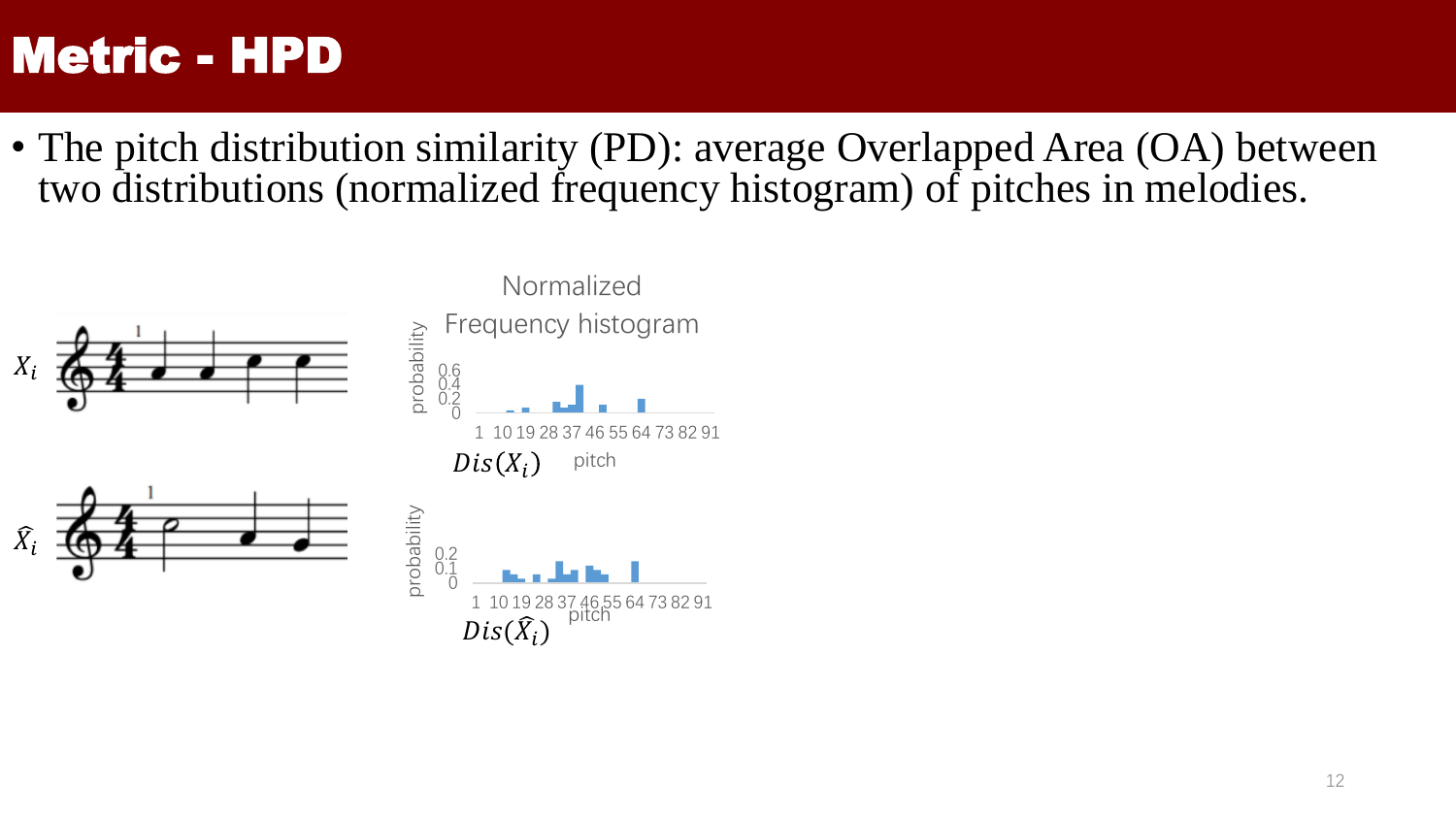• The pitch distribution similarity (PD): average Overlapped Area (OA) between two distributions (normalized frequency histogram) of pitches in melodies.

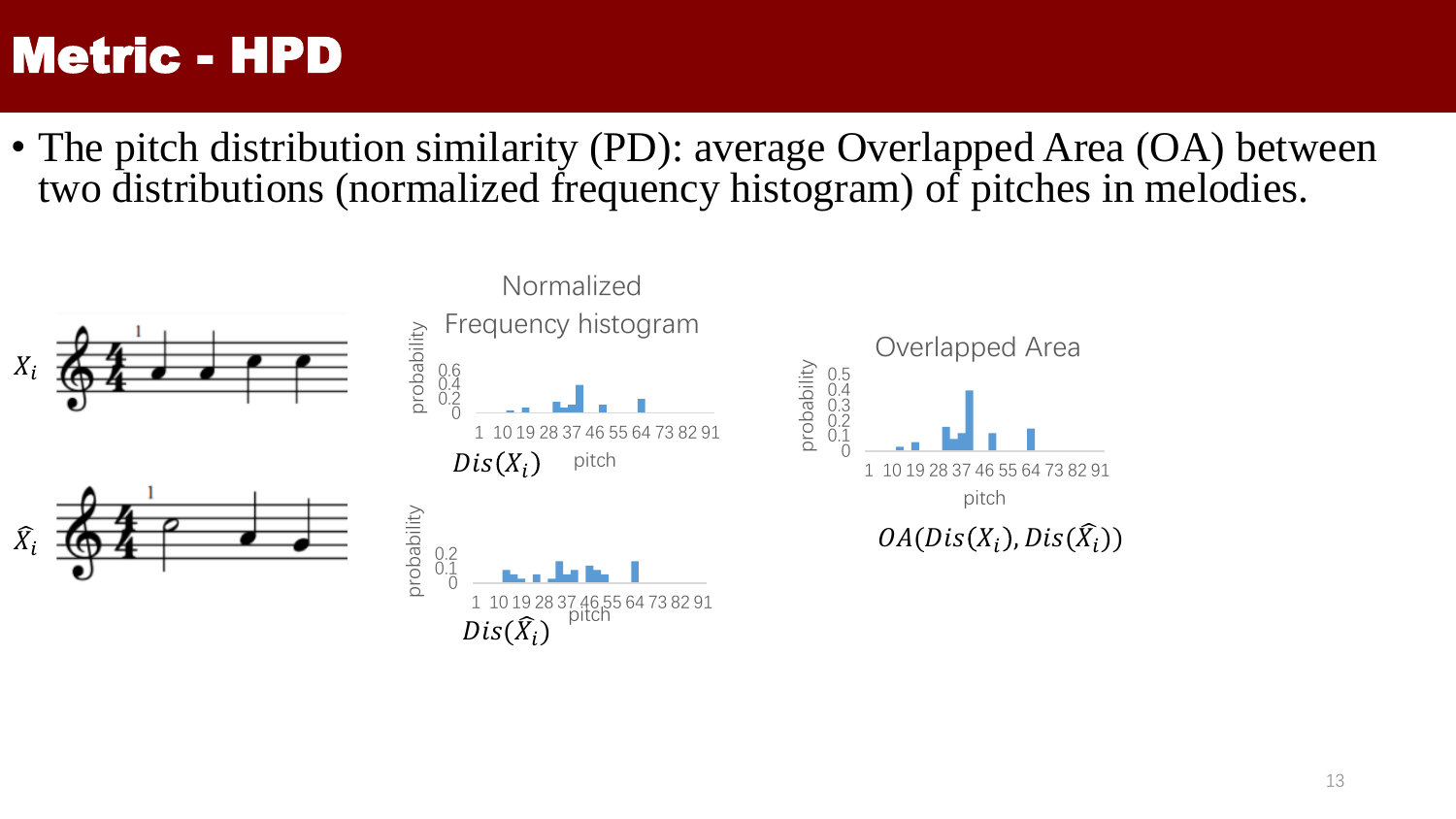• The pitch distribution similarity (PD): average Overlapped Area (OA) between two distributions (normalized frequency histogram) of pitches in melodies.

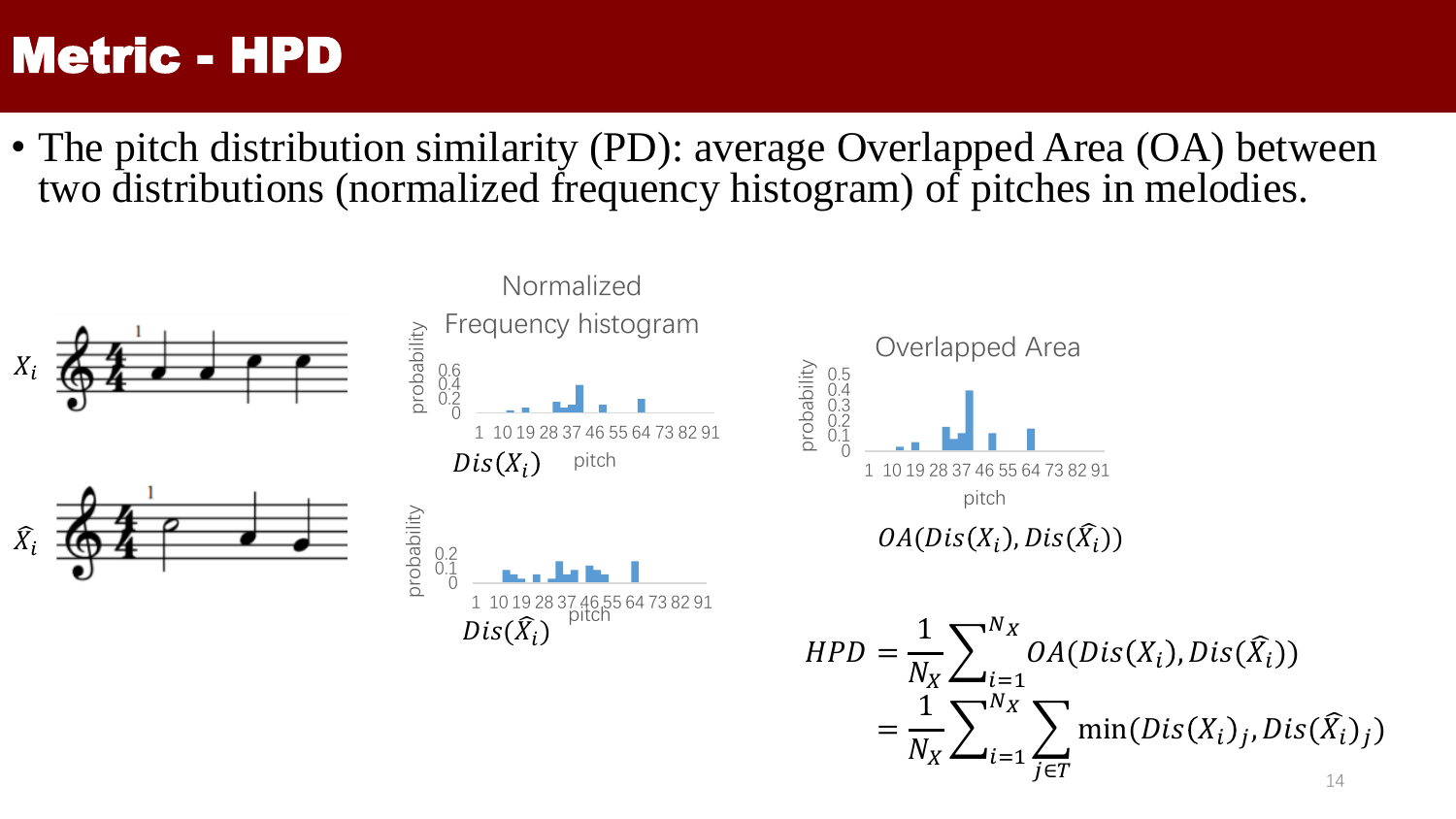• Soft pitch distribution similarity (SPD): improve HPD for variable-length melodies comparison and focus variation between adjacent pitches according to chromatic rule rather than pitch.





 $\widehat{D}_i = \{x_i - x_{i-1}\}, i \in (1, |\widehat{D}_i|)$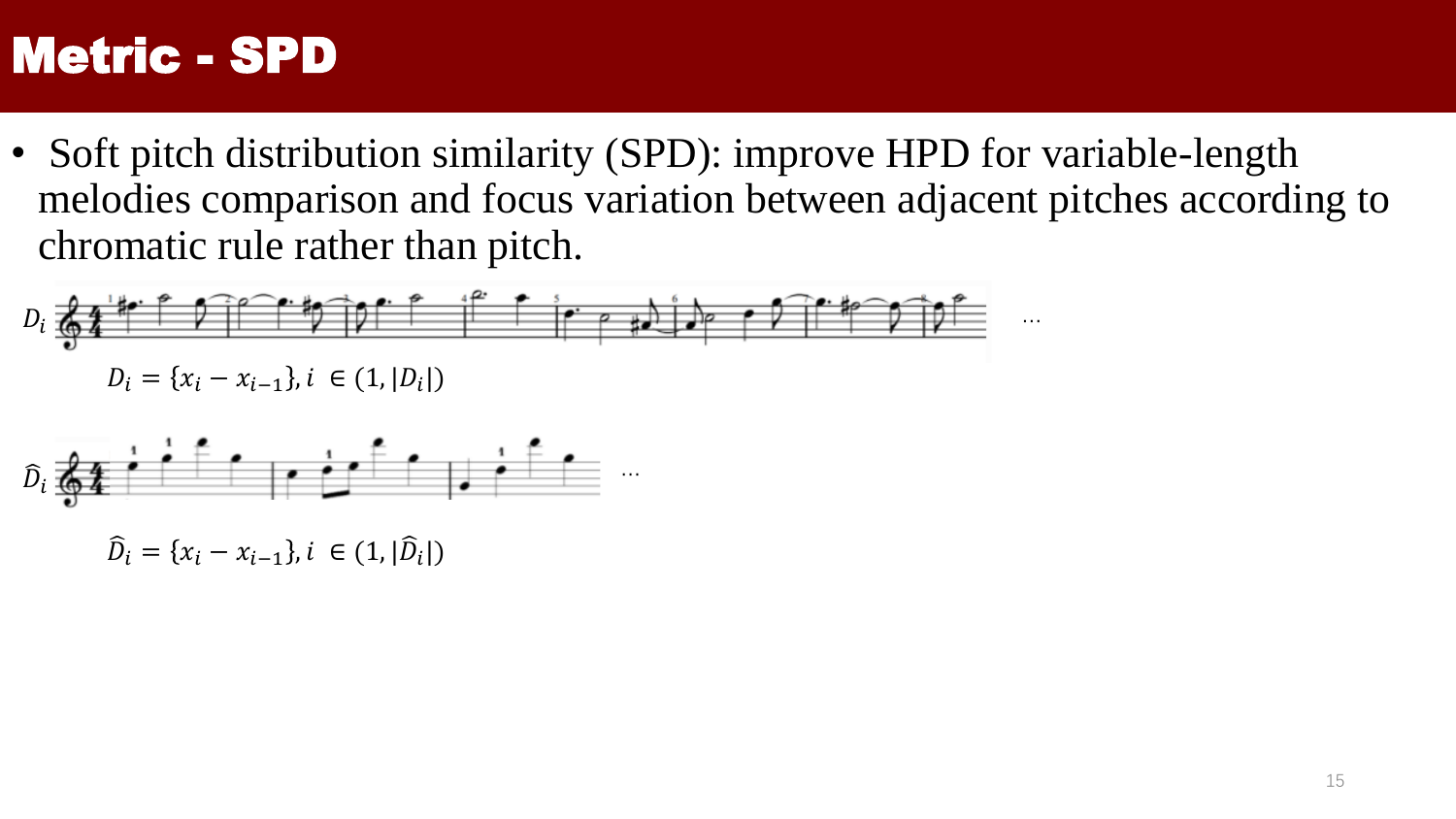• Soft pitch distribution similarity (SPD): improve HPD for variable-length melodies comparison and focus variation between adjacent pitches according to chromatic rule rather than pitch. Variation Frequency

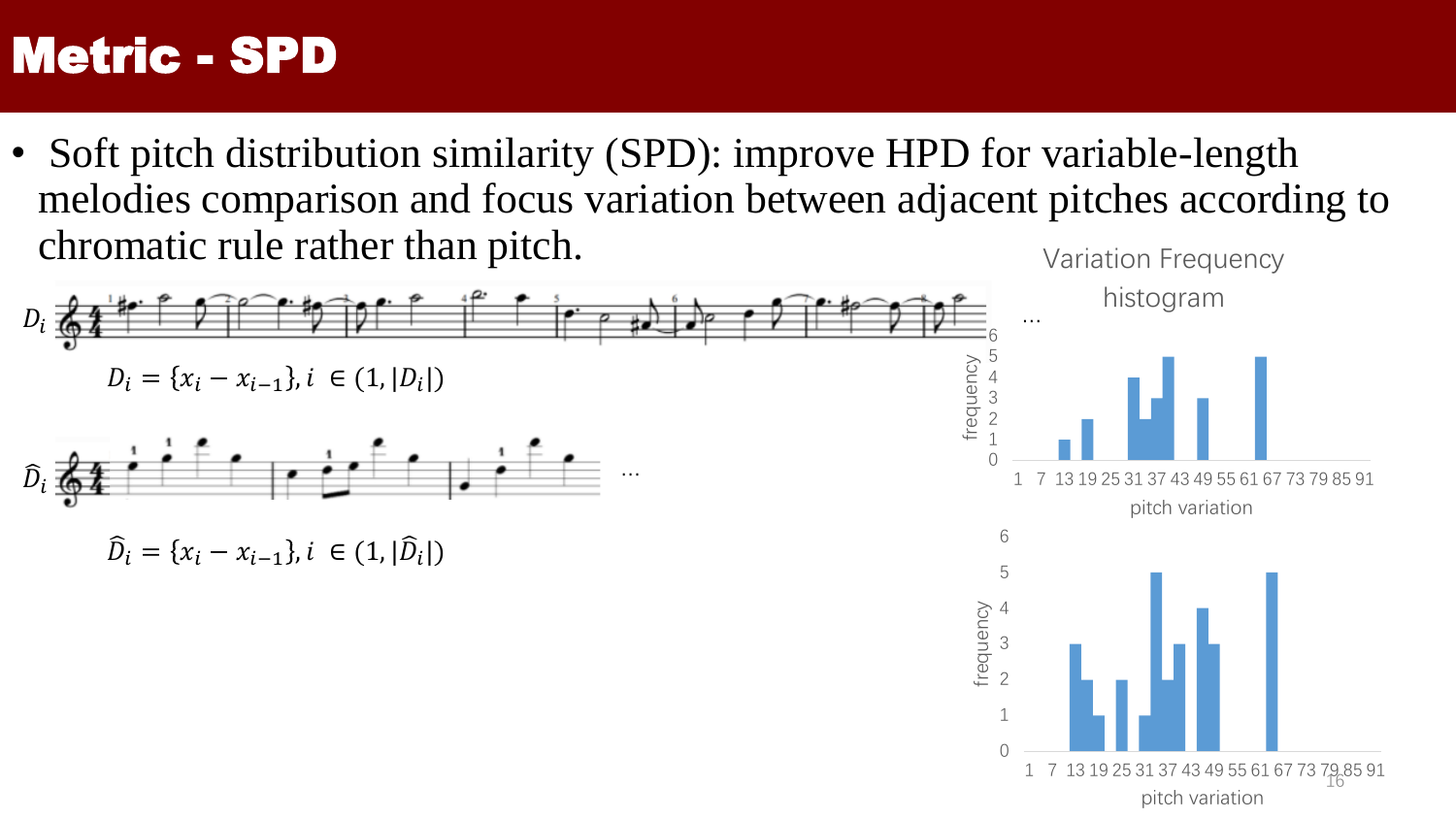• Soft pitch distribution similarity (SPD): improve HPD for variable-length melodies comparison and focus variation between adjacent pitches according to chromatic rule rather than pitch. Normalized Variation

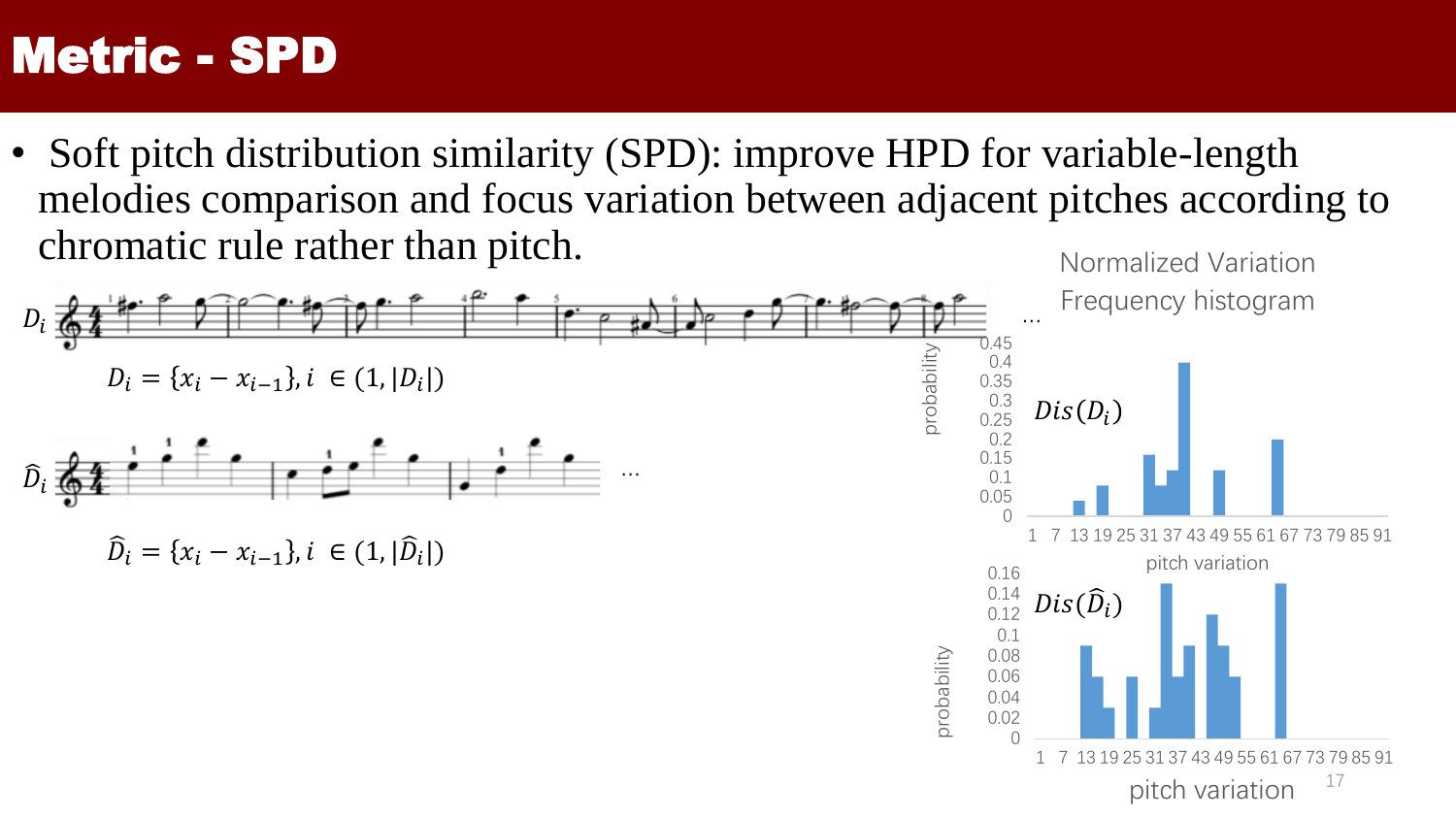• Soft pitch distribution similarity (SPD): improve HPD for variable-length melodies comparison and focus variation between adjacent pitches according to chromatic rule rather than pitch.



 $OA(Dis(D_i), Dis(\widehat{D}_i))$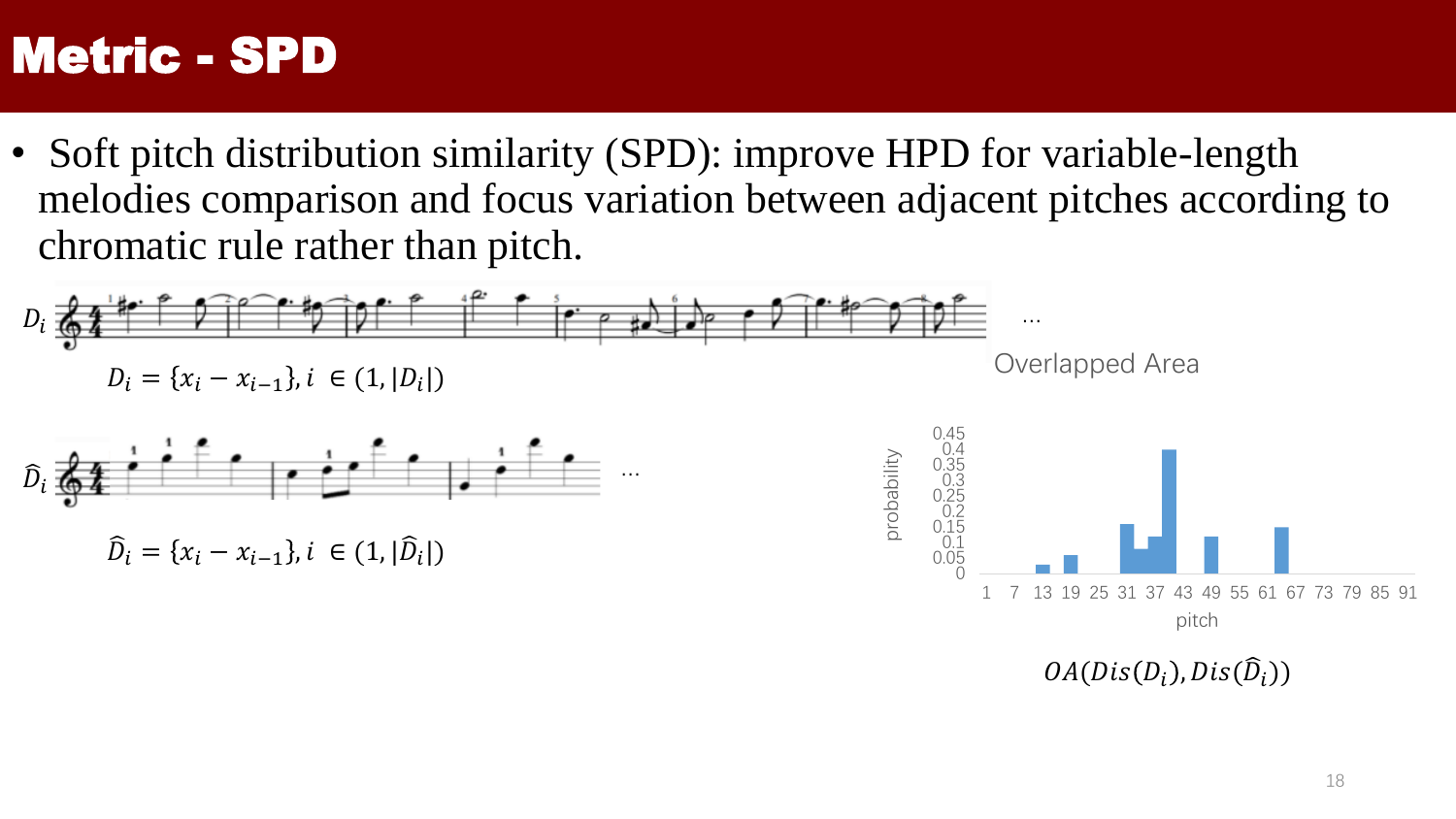• Soft pitch distribution similarity (SPD): improve HPD for variable-length melodies comparison and focus variation between adjacent pitches according to chromatic rule rather than pitch.

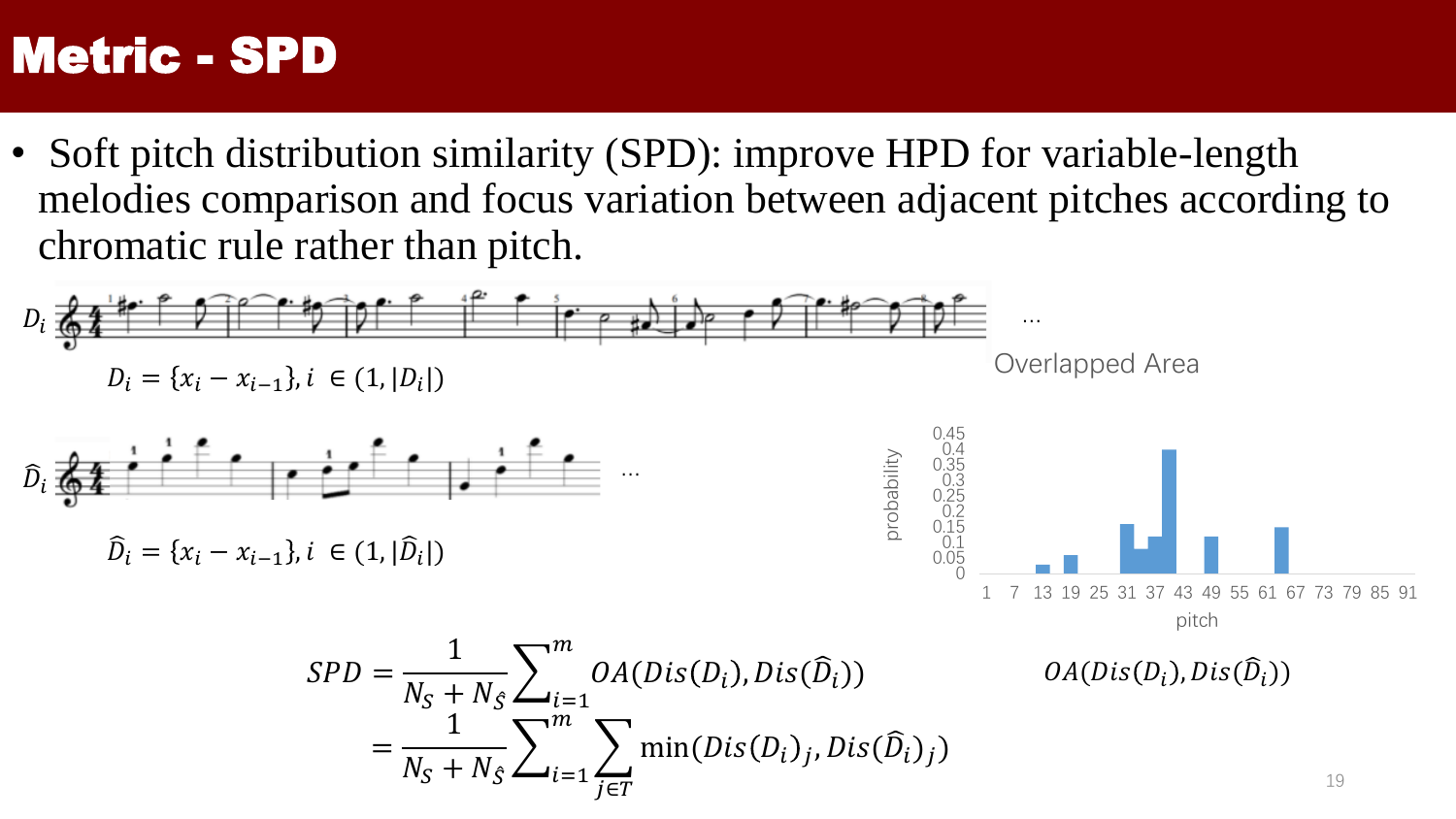# Experiment

- Dataset
	- data acquisition mine data from the Internet
	- singing separation spleeter
	- representation extraction  $-$  REMI<sup>[1]</sup>

|                                        | Lyrics  | Melody |
|----------------------------------------|---------|--------|
| Pre-training                           | 189,456 | 17,699 |
| Fine-tuning                            | 3.524   | 3,524  |
| Ratio of Fine-tuning over Pre-training | 1.86%   | 19.9%  |

20 [1]Huang Y S, Yang Y H. Pop music transformer: Beat-based modeling and generation of expressive pop piano compositions [C]//Proceedings of the 28th ACM International Conference on Multimedia. 2020: 1180-1188.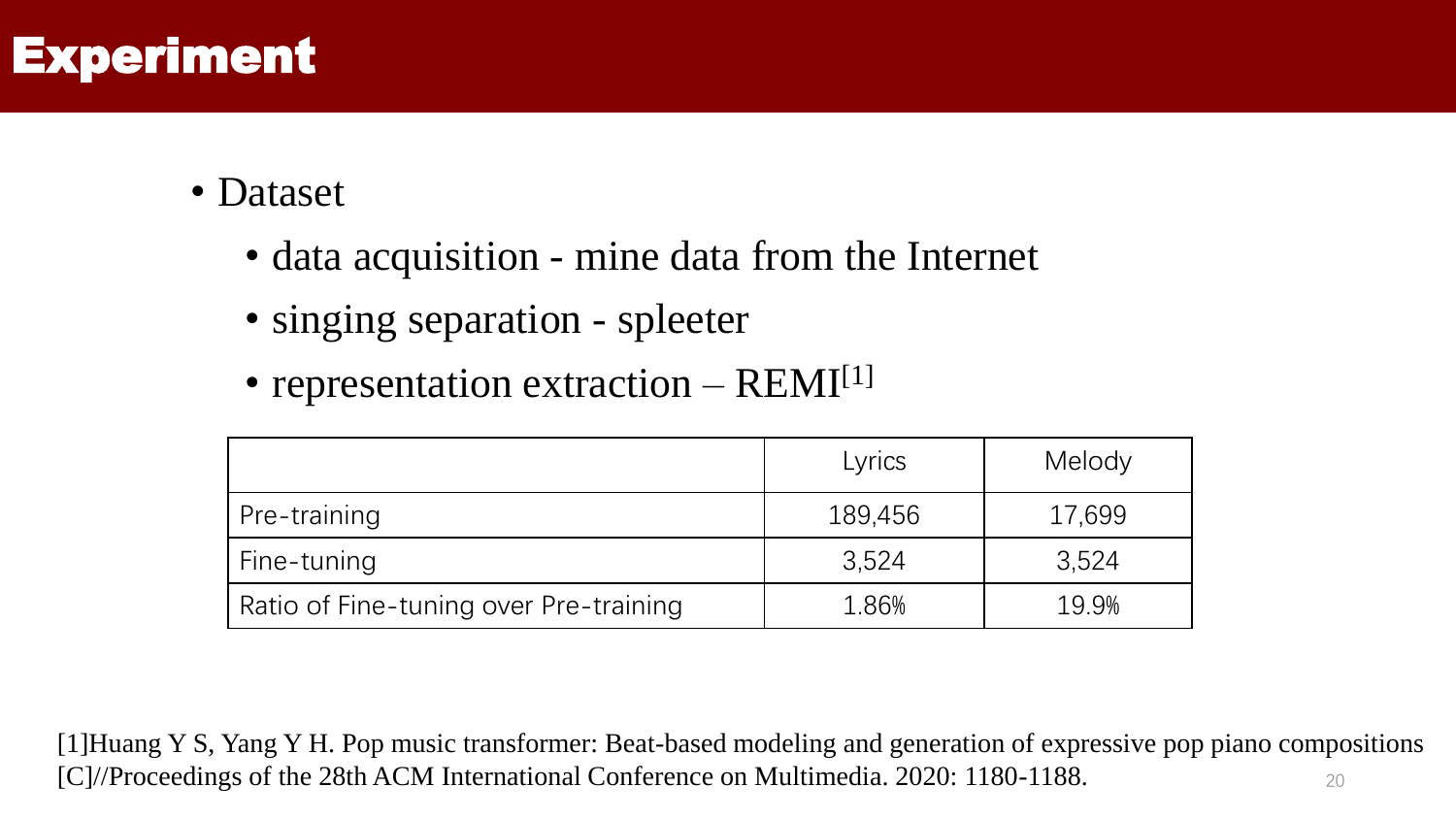**The perplexity results with different pre-training setting. S1 and S2 stand for the two pre-training stages**

|                 | L2L/M2L     | M2M/L2M   | Average |
|-----------------|-------------|-----------|---------|
| <b>Baseline</b> | 16.85/17.18 | 2.19/2.12 | 9.59    |
| $+ S1$          | 11.49/11.85 | 2.30/2.29 | 6.98    |
| $+ S2$          | 11.34/12.14 | 2.28/2.25 | 7.01    |
| $+ S1 + S2$     | 11.10/11.84 | 2.18/2.00 | 6.78    |

- pre-training significantly outperforms the baseline
- both stages are beneficial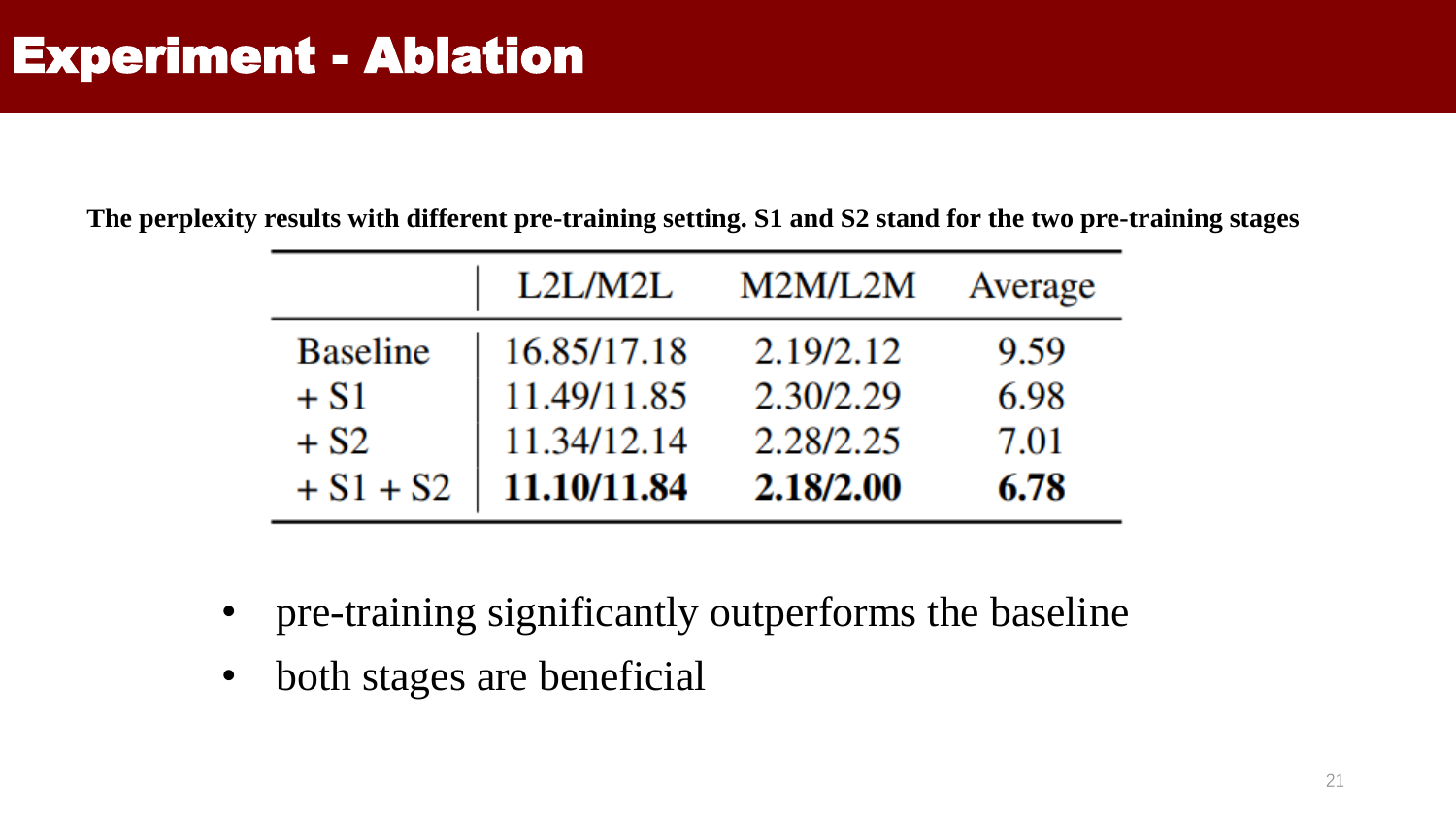# Experiment - Decoding Setting

### **M2M evaluation:**

• Condition: the first 150 tokens from GT MIDI



• Decoding: decodes melody for 800 steps based on the condition



#### **L2M evaluation:**

- Condition: the first 150 tokens from GT Lyric 故事的小黄花, 从出生那年就飘着, 童年的荡秋千 …
- Decoding: decodes melody for 800 steps based on the condition  $64 - 1$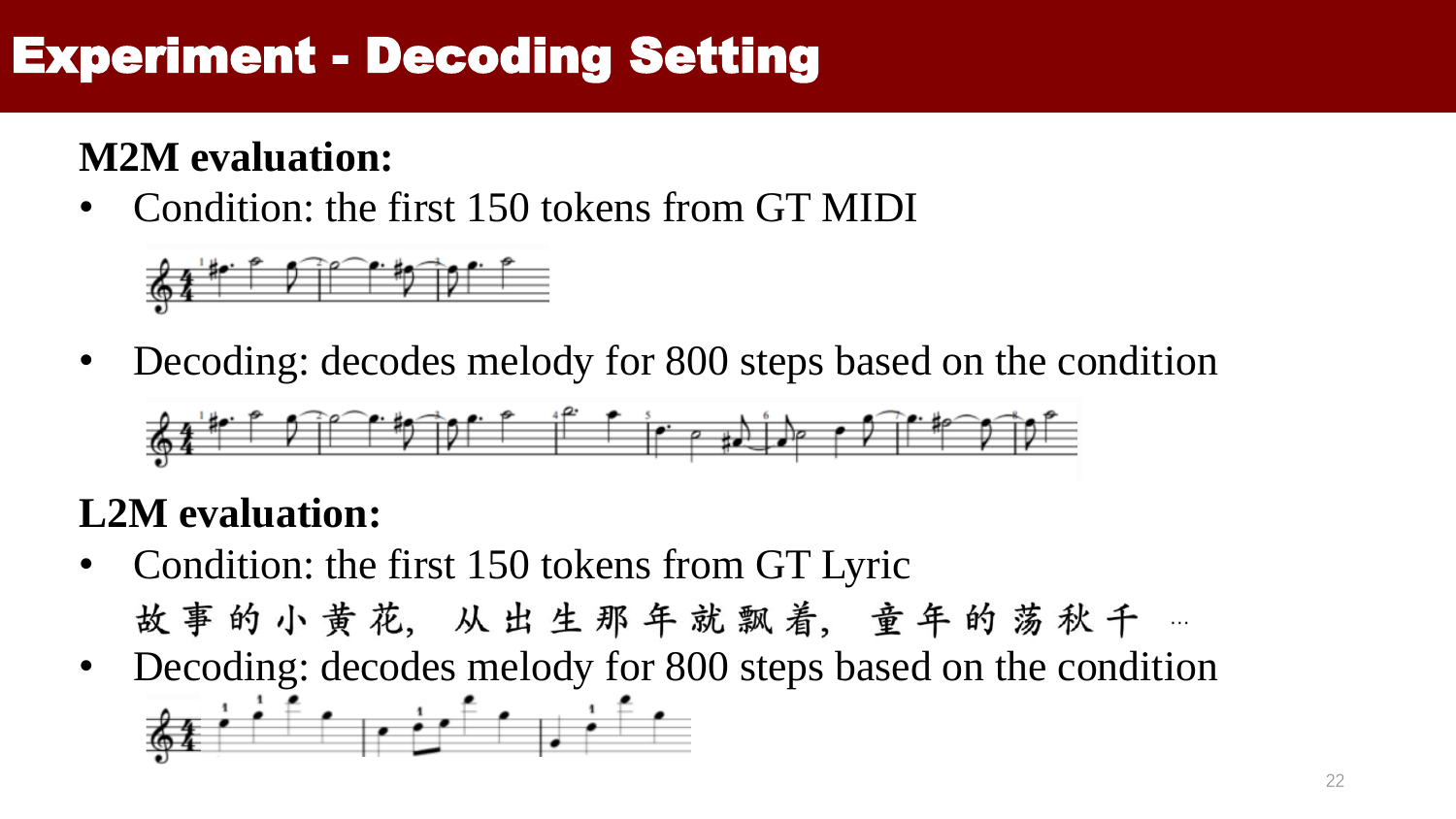Four aspects for evaluation:

- **Similarity** the overall similarity of the melody, including rhythm, genre, etc.
- **Continuity**: is the melody stumbling?
- **Singability:** is the melody easy to sing or not?
- **Rhythm**: is the duration and pause of melody natural and in line with the genre?

|                     | Similarity               | Continuity | Singability | Rhythm |                  | Similarity | Continuity | Singability | <b>Rhythm</b> |
|---------------------|--------------------------|------------|-------------|--------|------------------|------------|------------|-------------|---------------|
| $\operatorname{GT}$ | $\overline{\phantom{m}}$ | 3.81       | 3.54        | 3.80   | <b>GT</b>        |            | 3.81       | 3.54        | 3.80          |
| $\mathbf{B}$        | 2.36                     | 2.66       | 2.28        | 2.79   |                  | 2.11       | 2.52       | 2.24        | 2.72          |
| $\mathbf{B}^*$      | 2.54                     | 2.78       | 2.59        | 2.95   | $B^*$            | 2.39       | 2.66       | 2.49        | 2.85          |
|                     | $B^*$ + C   2.79         | 3.02       | 2.67        | 3.09   | $B^*$ + C   2.59 |            | 2.97       | 2.69        | 3.11          |

(a) Subjective evaluation results of L2M

(b) Subjective evaluation results of M2M.

B: baseline, C: dual transformation loss, and ∗ stands for model with pre-training stage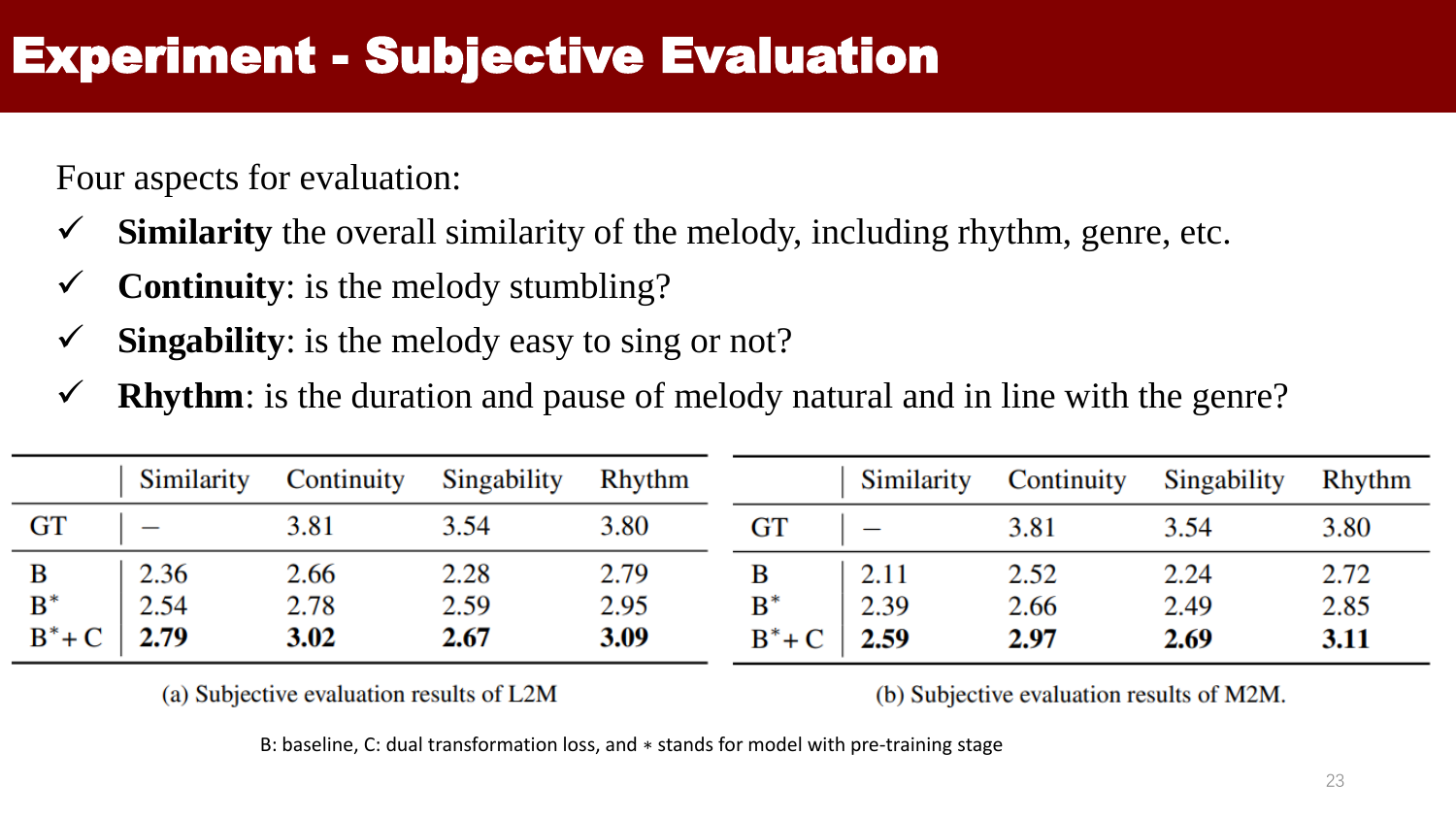• **perplexity (PPL),** rough metric

#### **The perplexity results of four generation tasks**

|  |                                                                          | L2L M2L M2M L2M Average |
|--|--------------------------------------------------------------------------|-------------------------|
|  |                                                                          |                         |
|  |                                                                          |                         |
|  | B<br>B*<br>11.17 11.89 2.21 2.15 6.86<br>B*+C 11.10 11.84 2.18 2.00 6.78 |                         |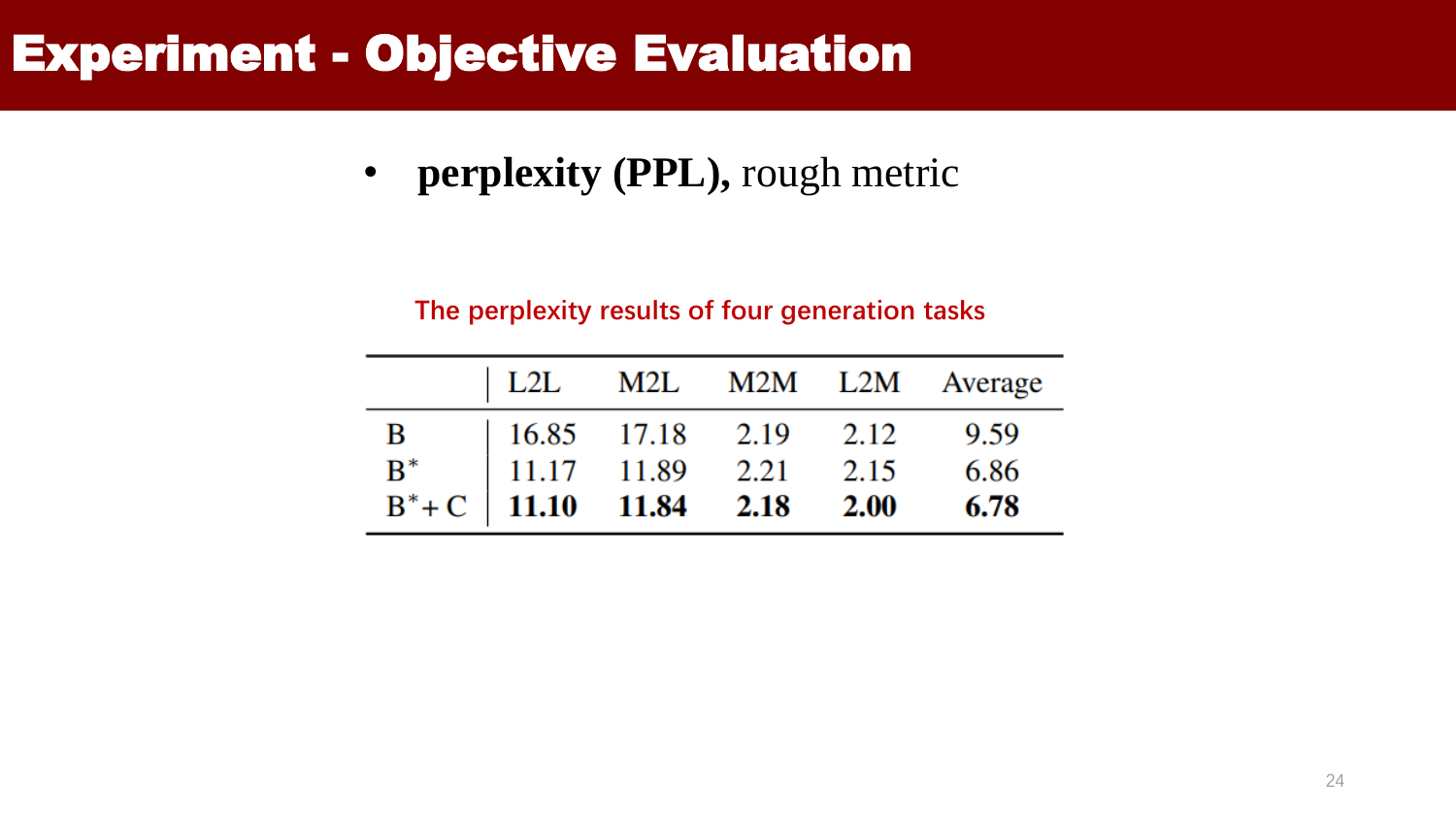### • **MD, HPD, SPD,** fine-grained metric

|                    | Similarity                 | Continuity | Singability | Rhythm |
|--------------------|----------------------------|------------|-------------|--------|
| <b>GT</b>          |                            | 3.81       | 3.54        | 3.80   |
|                    |                            | 2.66       | 2.28        | 2.79   |
|                    | $2.36$<br>$2.54$<br>$2.79$ | 2.78       | 2.59        | 2.95   |
| $B^*$<br>$B^*$ + C |                            | 3.02       | 2.67        | 3.09   |

**Result of subjective metrics for melody evaluation**

(a) Subjective evaluation results of L2M

|                                                                                          | Similarity Continuity           |      | Singability | <b>Rhythm</b> |
|------------------------------------------------------------------------------------------|---------------------------------|------|-------------|---------------|
| GT                                                                                       |                                 | 3.81 | 3.54        | 3.80          |
|                                                                                          |                                 | 2.52 | 2.24        | 2.72          |
| $\begin{array}{c}\n\mathbf{B} \\ \mathbf{B}^* \\ \mathbf{B}^* + \mathbf{C}\n\end{array}$ | $2.11$<br>$2.39$<br><b>2.59</b> | 2.66 | 2.49        | 2.85          |
|                                                                                          |                                 | 2.97 | 2.69        | 3.11          |

(b) Subjective evaluation results of M2M.

|     |           | $MD(\downarrow)$ | HPD $(\%,\uparrow)$ | SPD $(\%, \uparrow)$ |
|-----|-----------|------------------|---------------------|----------------------|
|     | В         | 20.20            | 7.08                | 31.63                |
| L2M | $B^*$     | 22.76            | 15.07               | 34.51                |
|     | $B^*$ + C | 30.7             | 10.58               | 40.04                |
|     | В         | 38.09            | 6.30                | 28.57                |
| M2M | $B^*$     | 23.29            | 14.64               | 31.48                |
|     | $B^*$ + C | 36.32            | 11.53               | 38.35                |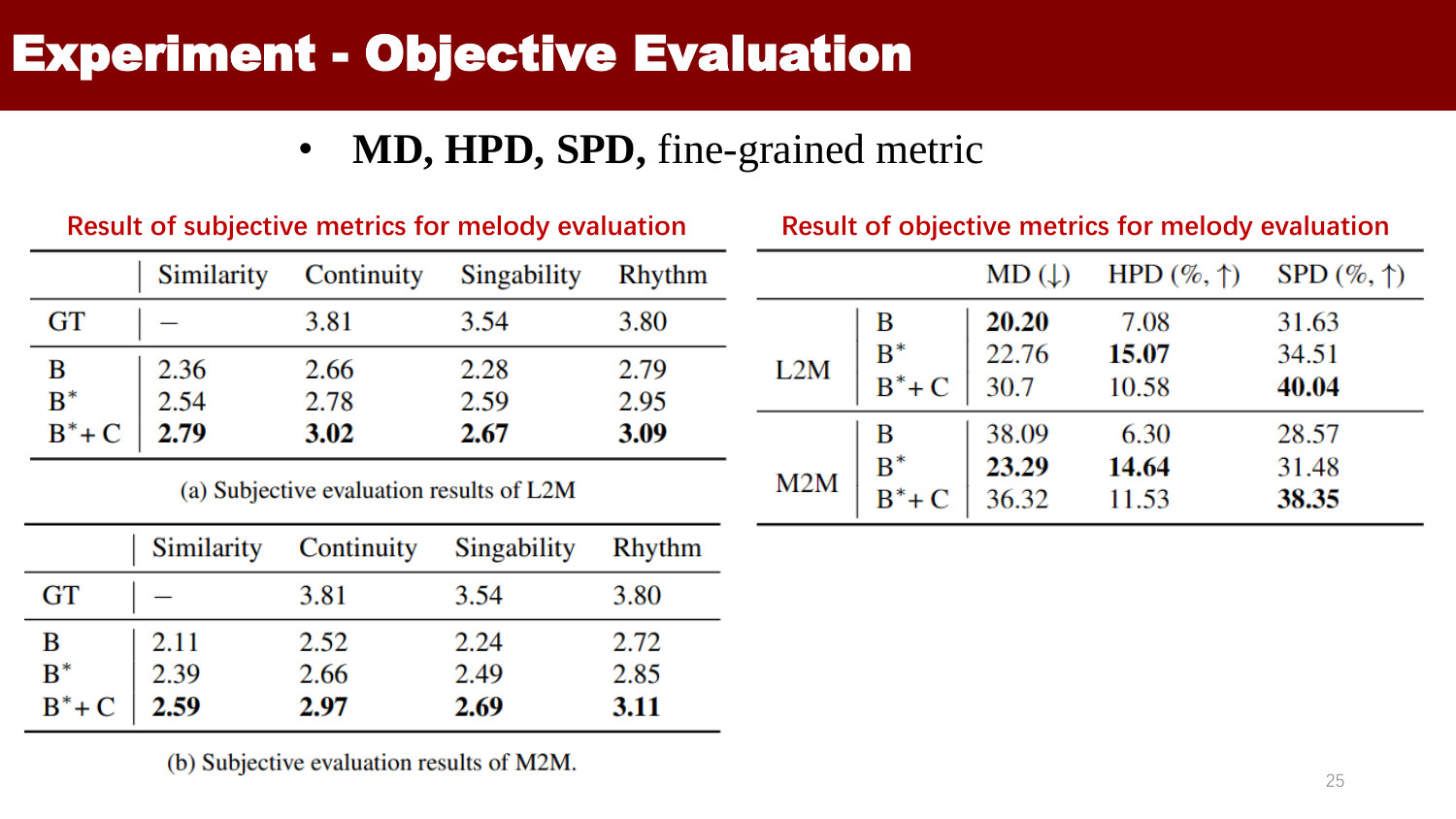### • **MD, HPD, SPD,** fine-grained metric

|                    | Similarity                 | Continuity | Singability | Rhythm |  |
|--------------------|----------------------------|------------|-------------|--------|--|
| <b>GT</b>          |                            | 3.81       | 3.54        | 3.80   |  |
|                    |                            | 2.66       | 2.28        | 2.79   |  |
|                    | $2.36$<br>$2.54$<br>$2.79$ | 2.78       | 2.59        | 2.95   |  |
| $B^*$<br>$B^*$ + C |                            | 3.02       | 2.67        | 3.09   |  |

**Result of subjective metrics for melody evaluation**

(a) Subjective evaluation results of L2M

|                                                                                          |                                 | Similarity Continuity Singability |      | <b>Rhythm</b> |
|------------------------------------------------------------------------------------------|---------------------------------|-----------------------------------|------|---------------|
| GT                                                                                       |                                 | 3.81                              | 3.54 | 3.80          |
|                                                                                          |                                 | 2.52                              | 2.24 | 2.72          |
|                                                                                          | $2.11$<br>$2.39$<br><b>2.59</b> | 2.66                              | 2.49 | 2.85          |
| $\begin{array}{c}\n\mathbf{B} \\ \mathbf{B}^* \\ \mathbf{B}^* + \mathbf{C}\n\end{array}$ |                                 | 2.97                              | 2.69 | 3.11          |

(b) Subjective evaluation results of M2M.

|     |           | $MD(\downarrow)$ | HPD $(\%, \uparrow)$ | $SPD (\%,\uparrow)$ |
|-----|-----------|------------------|----------------------|---------------------|
| L2M | B         | 20.20            | 7.08                 | 31.63               |
|     | $B^*$     | 22.76            | 15.07                | 34.51               |
|     | $B^*$ + C | 30.7             | 10.58                | 40.04               |
| M2M | В         | 38.09            | 6.30                 | 28.57               |
|     | $B^*$     | 23.29            | 14.64                | 31.48               |
|     | $B^*$ + C | 36.32            | 11.53                | 38.35               |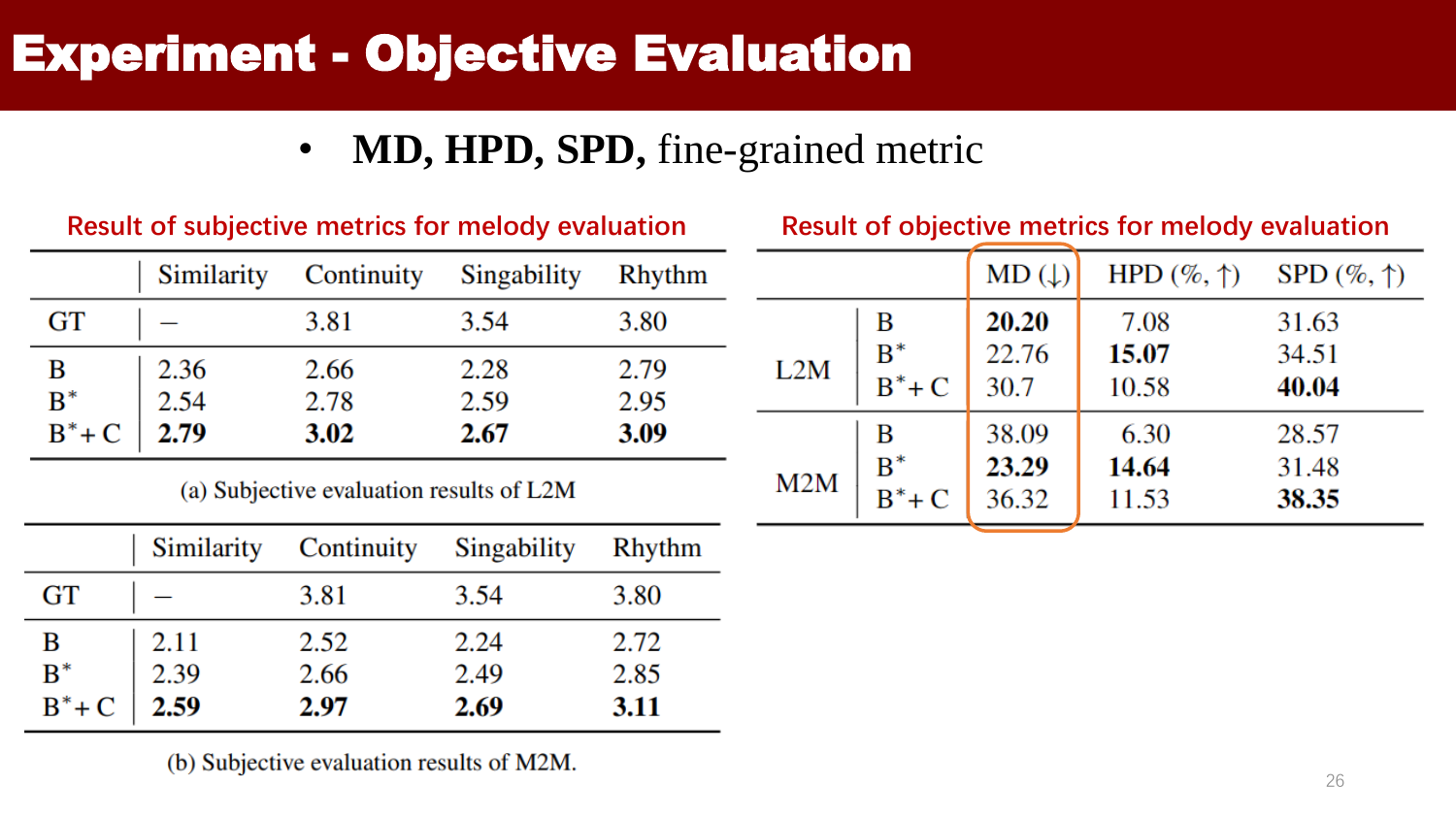### • **MD, HPD, SPD,** fine-grained metric

| <b>Result of subjective metrics for melody evaluation</b> |                  |            |             |               |
|-----------------------------------------------------------|------------------|------------|-------------|---------------|
|                                                           | Similarity       | Continuity | Singability | <b>Rhythm</b> |
| <b>GT</b>                                                 |                  | 3.81       | 3.54        | 3.80          |
| B                                                         |                  | 2.66       | 2.28        | 2.79          |
| $\overline{B}^*$                                          | $2.36$<br>$2.54$ | 2.78       | 2.59        | 2.95          |
| $B^*$ + C                                                 | 2.79             | 3.02       | 2.67        | 3.09          |

(a) Subjective evaluation results of L2M

|                                                                                          |                                 | Similarity Continuity Singability |      | <b>Rhythm</b> |
|------------------------------------------------------------------------------------------|---------------------------------|-----------------------------------|------|---------------|
| GT                                                                                       |                                 | 3.81                              | 3.54 | 3.80          |
|                                                                                          |                                 | 2.52                              | 2.24 | 2.72          |
|                                                                                          | $2.11$<br>$2.39$<br><b>2.59</b> | 2.66                              | 2.49 | 2.85          |
| $\begin{array}{c}\n\mathbf{B} \\ \mathbf{B}^* \\ \mathbf{B}^* + \mathbf{C}\n\end{array}$ |                                 | 2.97                              | 2.69 | 3.11          |

(b) Subjective evaluation results of M2M.

|     |           | $MD(\downarrow)$ | HPD $(\%,\uparrow)$ | $SPD (\%,\uparrow)$ |
|-----|-----------|------------------|---------------------|---------------------|
| L2M | В         | 20.20            | 7.08                | 31.63               |
|     | $B^*$     | 22.76            | 15.07               | 34.51               |
|     | $B^*$ + C | 30.7             | 10.58               | 40.04               |
| M2M | В         | 38.09            | 6.30                | 28.57               |
|     | $B^*$     | 23.29            | 14.64               | 31.48               |
|     | $B^*$ + C | 36.32            | 11.53               | 38.35               |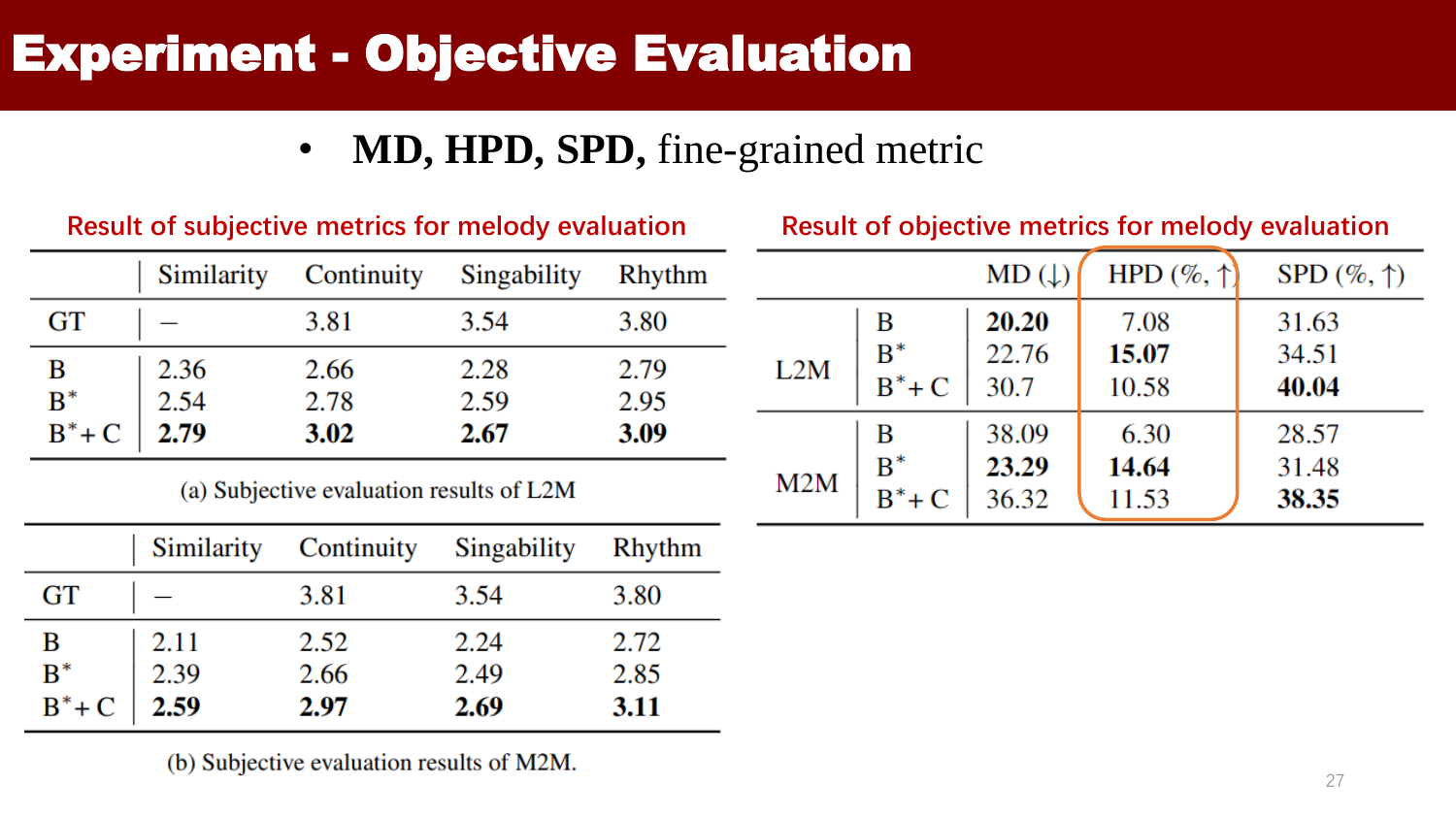### • **MD, HPD, SPD,** fine-grained metric

|                    | Similarity       | Continuity | Singability | Rhythm |
|--------------------|------------------|------------|-------------|--------|
| GT                 |                  | 3.81       | 3.54        | 3.80   |
|                    |                  | 2.66       | 2.28        | 2.79   |
| $B^*$<br>$B^*$ + C | $2.36$<br>$2.54$ | 2.78       | 2.59        | 2.95   |
|                    | 2.79             | 3.02       | 2.67        | 3.09   |

**Result of subjective metrics for melody evaluation**

(a) Subjective evaluation results of L2M

|                                                                           | Similarity Continuity |      | Singability | <b>Rhythm</b> |
|---------------------------------------------------------------------------|-----------------------|------|-------------|---------------|
| GT                                                                        |                       | 3.81 | 3.54        | 3.80          |
|                                                                           |                       | 2.52 | 2.24        | 2.72          |
|                                                                           |                       | 2.66 | 2.49        | 2.85          |
| $\begin{array}{c c} B & 2.11 \\ B^* & 2.39 \\ B^* + C & 2.59 \end{array}$ |                       | 2.97 | 2.69        | 3.11          |

(b) Subjective evaluation results of M2M.

|     |           | $MD(\downarrow)$ | HPD $(\%,\uparrow)$ | SPD $(\%,\uparrow)$ |
|-----|-----------|------------------|---------------------|---------------------|
| L2M | в         | 20.20            | 7.08                | 31.63               |
|     | $B^*$     | 22.76            | 15.07               | 34.51               |
|     | $B^*$ + C | 30.7             | 10.58               | 40.04               |
| M2M | В         | 38.09            | 6.30                | 28.57               |
|     | $B^*$     | 23.29            | 14.64               | 31.48               |
|     | $B^*$ + C | 36.32            | 11.53               | 38.35               |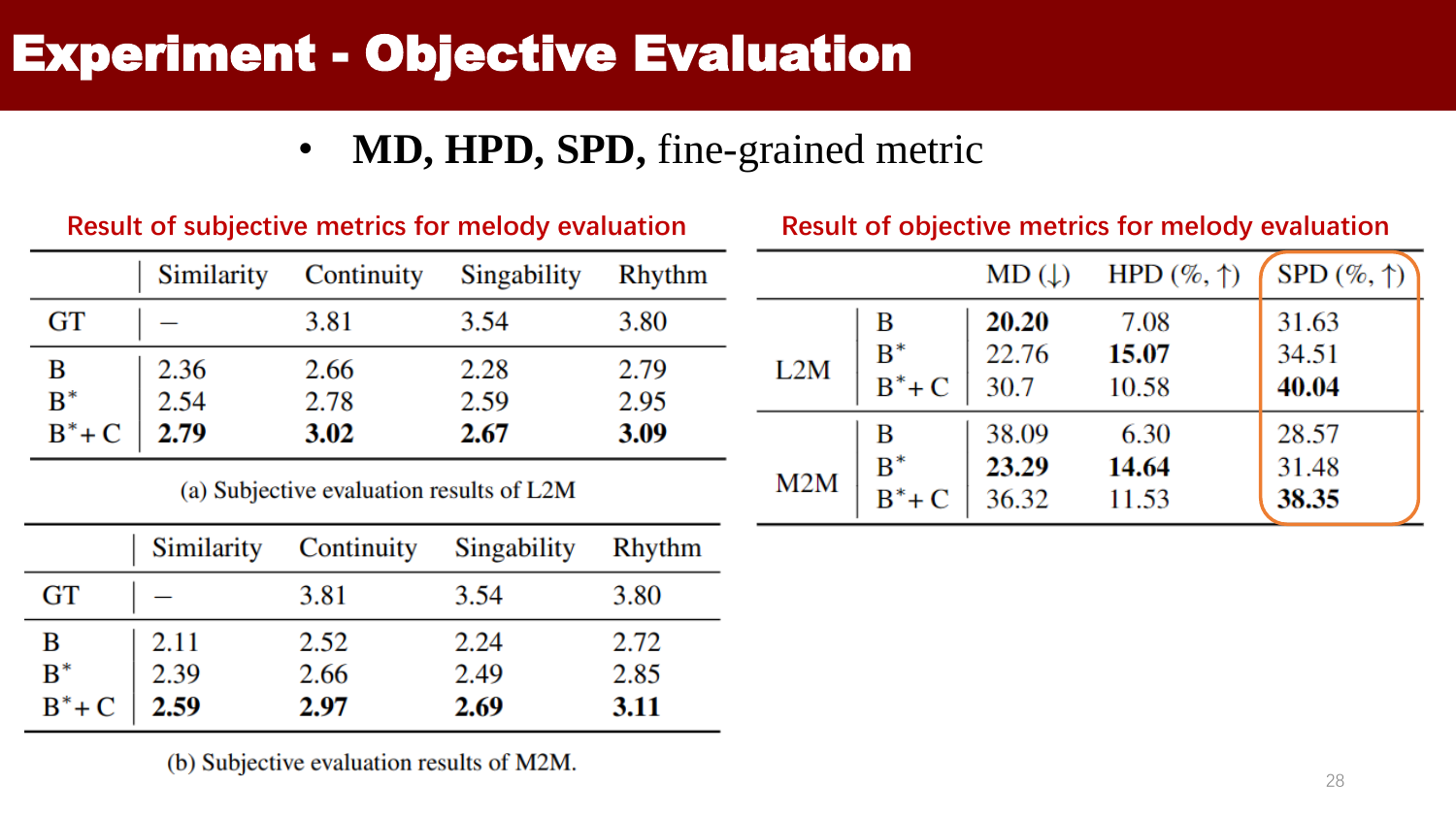

- Take advantage of **unpaired data**
- Dual transformation loss to **better use limited paired data**
- SPD evaluation metric avoids some strict assumptions
- The proposed unified framework improves the performance significantly